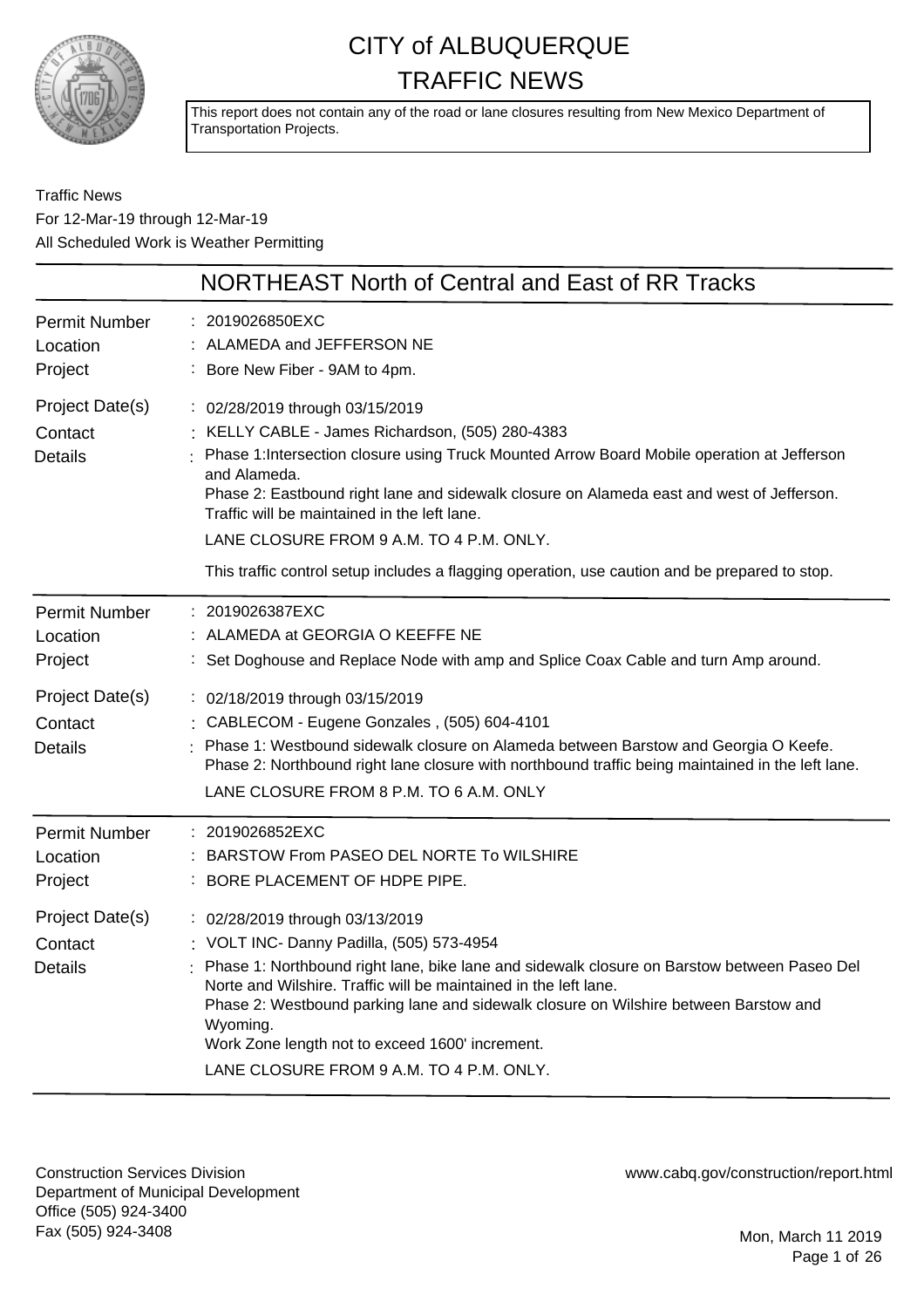

This report does not contain any of the road or lane closures resulting from New Mexico Department of Transportation Projects.

#### Traffic News For 12-Mar-19 through 12-Mar-19 All Scheduled Work is Weather Permitting

|                                                                                             | NORTHEAST North of Central and East of RR Tracks                                                                                                                                                                                                                                                                                                                                  |
|---------------------------------------------------------------------------------------------|-----------------------------------------------------------------------------------------------------------------------------------------------------------------------------------------------------------------------------------------------------------------------------------------------------------------------------------------------------------------------------------|
| <b>Permit Number</b><br>Location<br>Project                                                 | : 2019027030EXC<br>3500 CANDELARIA From RICHMOND To WELLESLEY<br>: bore new fiber to address                                                                                                                                                                                                                                                                                      |
| Project Date(s)<br>Contact<br><b>Details</b>                                                | : 03/11/2019 through 03/22/2019<br>: KELLY CABLE - James Richardson, (505) 280-4383<br>Eastbound right lane, bike lane and sidewalk closure on Candelaria between Richmond and<br>Wellesley. Traffic maintained in the left lane.<br>Northbound parking lane and sidewalk closure on Wellesley south of Candelaria.<br>LANE CLOSURE FROM 9 A.M. TO 4 P.M. ONLY.                   |
| <b>Permit Number</b><br>Location<br>Project<br>Project Date(s)<br>Contact<br><b>Details</b> | : 2019027042EXC<br>CARLISLE at CONSTITUTION NE<br>: Place Conduit and Fiber.<br>: 03/11/2019 through 03/13/2019<br>: LIGHT CONNECTIONS - Steve Litle, (303) 809-7696<br>Southbound bike lane closure on Carlisle south of Constitution.<br>Northbound parking lane and sidewalk closure on Rita between Constitution and La Hacienda.<br>LANE CLOSURE FROM 9 A.M. TO 4 P.M. ONLY. |
| <b>Permit Number</b><br>Location<br>Project                                                 | : 2019026260EXC<br>4301 CENTRAL AVE NE<br>: Stucco on Building.                                                                                                                                                                                                                                                                                                                   |
| Project Date(s)<br>Contact<br><b>Details</b>                                                | : 01/21/2019 through 05/01/2019<br>: HB CONSTRUCTION- Jared Tabbert, (505) 205-6778<br>: Eastbound sidewalk closure on Copper between Graceland and Washington.<br>Construction permitted between 6AM and 10PM. Closures are continuous until construction is<br>complete                                                                                                         |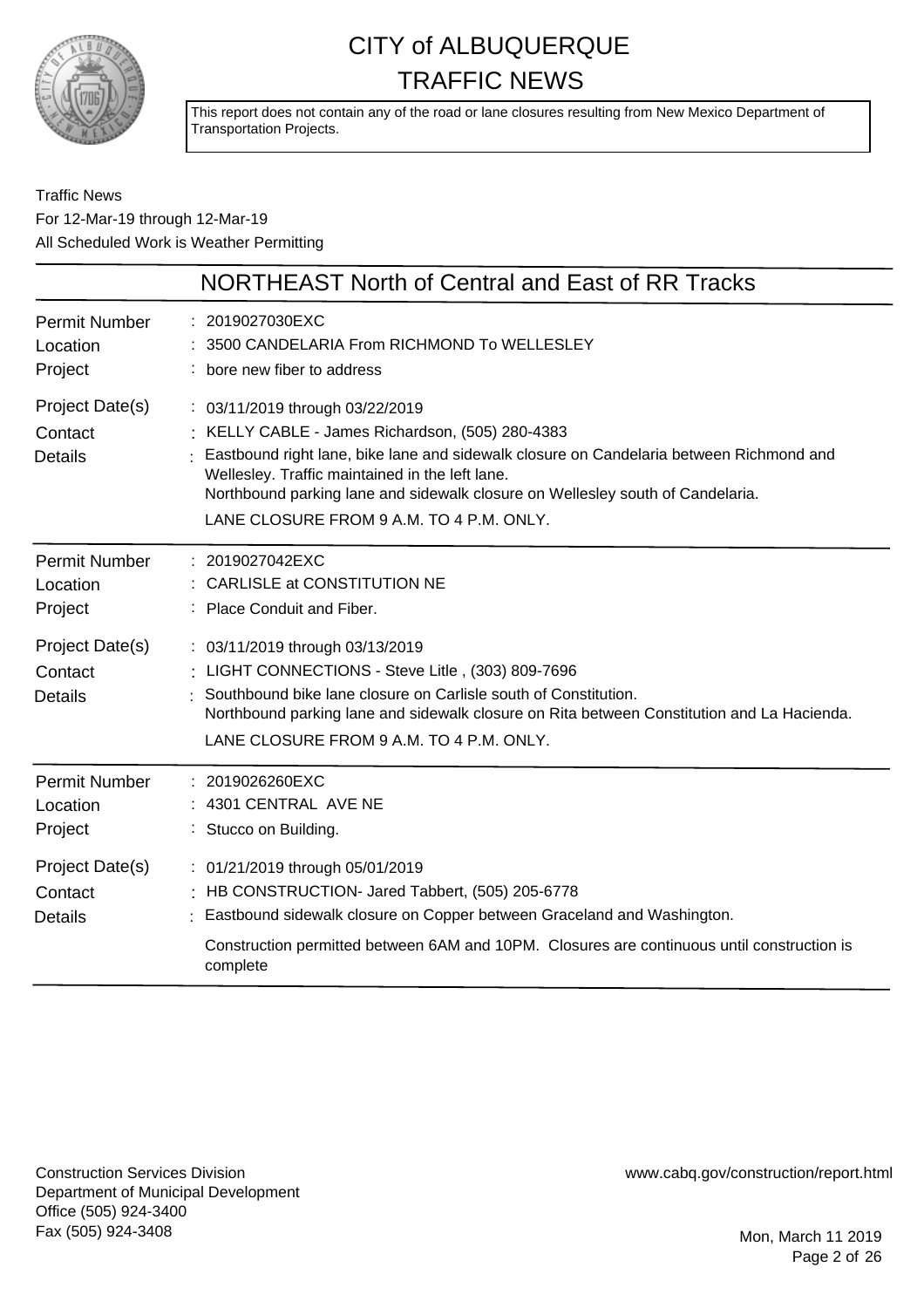

This report does not contain any of the road or lane closures resulting from New Mexico Department of Transportation Projects.

#### Traffic News For 12-Mar-19 through 12-Mar-19 All Scheduled Work is Weather Permitting

|                                              | NORTHEAST North of Central and East of RR Tracks                                                                                                                                                                                                                                                                                                                                                                                                                                                                                                                                                                                                                                                                                                                |
|----------------------------------------------|-----------------------------------------------------------------------------------------------------------------------------------------------------------------------------------------------------------------------------------------------------------------------------------------------------------------------------------------------------------------------------------------------------------------------------------------------------------------------------------------------------------------------------------------------------------------------------------------------------------------------------------------------------------------------------------------------------------------------------------------------------------------|
| <b>Permit Number</b><br>Location<br>Project  | : 2019026833EXC<br>13031 CENTRAL NE<br>: Bore New Fiber to Address - 9AM to 4PM.                                                                                                                                                                                                                                                                                                                                                                                                                                                                                                                                                                                                                                                                                |
| Project Date(s)<br>Contact<br><b>Details</b> | : 02/27/2019 through 03/12/2019<br>: KELLY CABLE - James Richardson, (505) 280-4383<br>: Westbound right lane and sidewalk closure on Central west of Tramway. Traffic will be<br>maintained in the center and left lanes.<br>LANE CLOSURE FROM 9 A.M. TO 4 P.M. ONLY.                                                                                                                                                                                                                                                                                                                                                                                                                                                                                          |
| Permit Number<br>Location<br>Project         | : 2019027066EXC<br>: CENTRAL From JUAN TABO To RHODE ISLAND<br>: Pot Hole Utilities for Design of Sewer Project.                                                                                                                                                                                                                                                                                                                                                                                                                                                                                                                                                                                                                                                |
| Project Date(s)<br>Contact<br><b>Details</b> | : 03/12/2019 through 03/15/2019<br>: COBB FENDLEY- Freddie Jaramillo, (505) 918-8100<br>: Phase 1: Center two way left turn lane closure on Central between Shirley and Juan Tabo.<br>Phase 2: Eastbound and Westbound left lane and left turn lane closures on Central between<br><b>General Patch and General Somervell.</b><br>Phase 3: Eastbound and Westbound left turn lane closure on Central at its intersection with<br>Utah.<br>Phase 4: Eastbound, Westbound and Northbound left turn lane closures on Central and<br>Elizabeth intersection.<br>Southbound right lane and sidewalk closure on Elizabeth north of Central.<br>Phase 5: Eastbound left turn lane closure on Central west of Rhode Island.<br>LANE CLOSURE FROM 9 A.M. TO 4 P.M. ONLY. |
| Permit Number<br>Location<br>Project         | : 2019027127EXC<br>CHELWOOD PARK From CONSTITUTION TO LOMAS<br>: Asphal5t Punch List and Clean Up                                                                                                                                                                                                                                                                                                                                                                                                                                                                                                                                                                                                                                                               |
| Project Date(s)<br>Contact<br><b>Details</b> | : 03/11/2019 through 03/14/2019<br>: LAN-TEL COMMUNICATION SERVICES - Tony Guinn, (816) 206-2910<br>Various mobile lane and sidewalk closures on Chelwood Park between Copper and<br>Constitution, Constitution/Lomas/Copper between Chelwood Park and Juan Tabo.<br>LANE CLOSURE FROM 7 A.M. to 10 P.M. ONLY                                                                                                                                                                                                                                                                                                                                                                                                                                                   |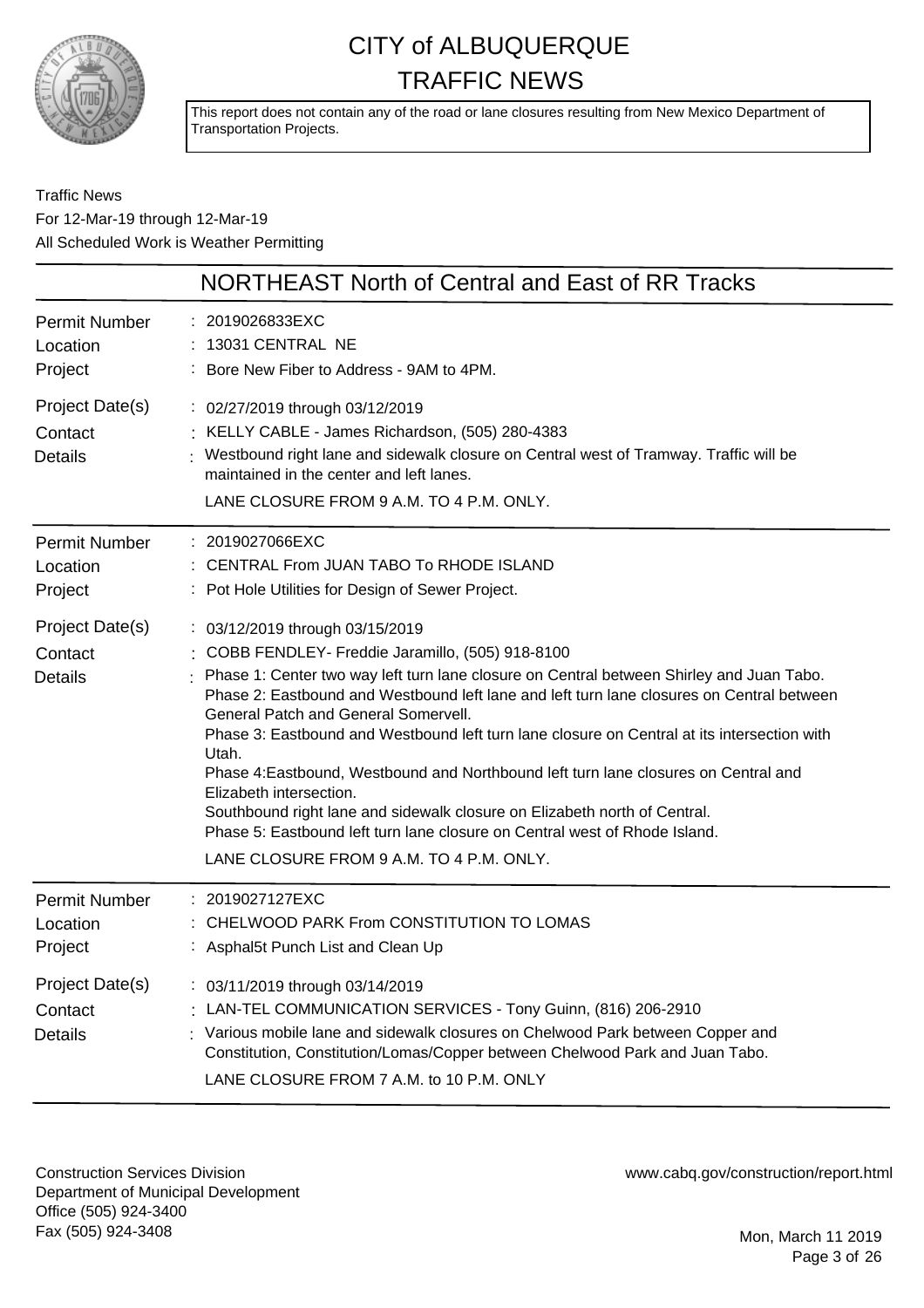

This report does not contain any of the road or lane closures resulting from New Mexico Department of Transportation Projects.

Traffic News For 12-Mar-19 through 12-Mar-19 All Scheduled Work is Weather Permitting

|                                              | NORTHEAST North of Central and East of RR Tracks                                                                                                                                                                                                                                                                                                                                                                                                                                                                                                                                                                                                                                                                              |
|----------------------------------------------|-------------------------------------------------------------------------------------------------------------------------------------------------------------------------------------------------------------------------------------------------------------------------------------------------------------------------------------------------------------------------------------------------------------------------------------------------------------------------------------------------------------------------------------------------------------------------------------------------------------------------------------------------------------------------------------------------------------------------------|
| <b>Permit Number</b><br>Location<br>Project  | : 2019026993EXC<br><b>COMANCHE From PRINCETON To STANFORD</b><br>: New fiber threw existing conduit.                                                                                                                                                                                                                                                                                                                                                                                                                                                                                                                                                                                                                          |
| Project Date(s)<br>Contact<br><b>Details</b> | : 03/07/2019 through 03/22/2019<br>: KELLY CABLE - James Richardson, (505) 280-4383<br>: Phase 1: Eastbound right lane and sidewalk closure on Comanche between I-25 Frontage road<br>and North Diversion Channel. Traffic will be maintained in the left lane.<br>Phase 2: Total closure and sidewalk closure on Stanford Dr. between Comanche and Aztec.<br>Follow Detour.<br>Phase 3: Westbound right lane and sidewalk closure on Aztec between Stanford and Princeton.<br>Two way traffic maintained.<br>(3/8) Phase 4: Eastbound right lane and sidewalk closure on Comanche between North<br>Diversion Channel and Lafayette. Traffic will be maintained in the left lane.<br>LANE CLOSURE FROM 9 A.M. TO 4 P.M. ONLY. |
| <b>Permit Number</b><br>Location<br>Project  | : 2018025665EXC<br><b>CUTLER From MORNINGSIDE NE</b><br>: Sewer Line and Manhole Installation.                                                                                                                                                                                                                                                                                                                                                                                                                                                                                                                                                                                                                                |
| Project Date(s)<br>Contact<br><b>Details</b> | : 12/17/2018 through 03/22/2019<br>: RMCI - Oswaldo Marin, (505) 345-0008<br>Phase 1: Total eastbound closure on Cutler west of Morningside. Two way traffic will be<br>maintained by flagging operation.<br>Phase 2: Total eastbound closure on Cutler west of Morningside. Follow Detour.<br>Phase 3: Total westbound closure on Cutler west of Morningside. Follow Detour.<br>LANE CLOSURE FROM 9 A.M. TO 4 P.M. ONLY.<br>Follow detour                                                                                                                                                                                                                                                                                    |
| <b>Permit Number</b><br>Location<br>Project  | : 2019027043EXC<br>1302 EDITH NE<br>Directional bore for main cable.                                                                                                                                                                                                                                                                                                                                                                                                                                                                                                                                                                                                                                                          |
| Project Date(s)<br>Contact<br><b>Details</b> | : 03/11/2019 through 03/15/2019<br>HIGH 5 NETWORKS Miguel Holguin, (505) 934-2175<br>Northbound right lane, bike lane and sidewalk closure with northbound traffic being maintained<br>in the middle of the road on Edith at its intersection with Rosemont.<br>LANE CLOSURE FROM 9 A.M. TO 4 P.M. ONLY.                                                                                                                                                                                                                                                                                                                                                                                                                      |

Construction Services Division Department of Municipal Development Office (505) 924-3400 Fax (505) 924-3408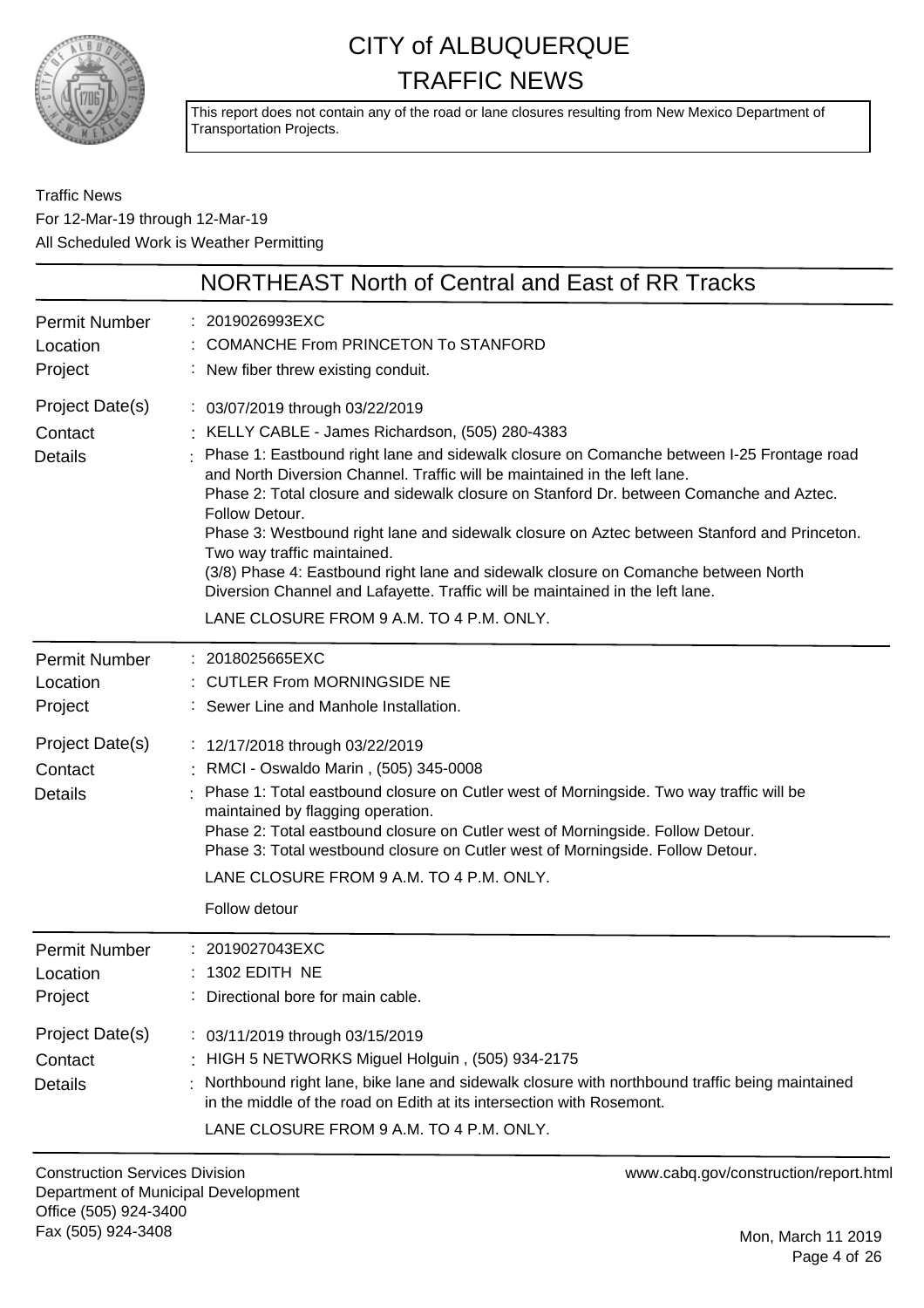

This report does not contain any of the road or lane closures resulting from New Mexico Department of Transportation Projects.

Traffic News For 12-Mar-19 through 12-Mar-19 All Scheduled Work is Weather Permitting

|                                              | NORTHEAST North of Central and East of RR Tracks                                                                                                                                                                                                                                                                                                                                                                                            |
|----------------------------------------------|---------------------------------------------------------------------------------------------------------------------------------------------------------------------------------------------------------------------------------------------------------------------------------------------------------------------------------------------------------------------------------------------------------------------------------------------|
| <b>Permit Number</b><br>Location<br>Project  | 2019027067EXC<br>EUBANK From PITT To EUBANK<br>: Pull in new wire & terminate.                                                                                                                                                                                                                                                                                                                                                              |
| Project Date(s)<br>Contact<br><b>Details</b> | : 03/12/2019 through 03/13/2019<br>AMERICAN POWER LLC (ATKINSON)- Patrick Garcia, (505) 379-0729<br>Phase 1: Southbound right lane and sidewalk closure on Eubank between Pitt and Weimer.<br>Phase 2: Eastbound right lane and sidewalk closure on Pitt east of Eubank.<br>Phase 3: Westbound sidewalk closure on Weimer west of Eubank.<br>LANE CLOSURE FROM 9 A.M. TO 4 P.M. ONLY ON EUBANK.                                             |
| <b>Permit Number</b><br>Location<br>Project  | : 2019027083EXC<br>1439 EUBANK BLVD NE<br>ABCWUA-WTRLN - WO#421784- Service Settlements.                                                                                                                                                                                                                                                                                                                                                    |
| Project Date(s)<br>Contact<br><b>Details</b> | : 03/05/2019 through 03/20/2019<br>: ABCWUA - Ron Vigil, (505) 289-3583<br>Phase 1: Right lane and center lane closure on Eubank north of Constitution.<br>Phase 2: Right lane closure on Eubank north of Constitution.<br>Construction permitted between 6AM and 10PM. Closures are continuous until construction is<br>complete<br>Emergency utility work. Various lanes closed and potential sidewalk closures. Seek alternate<br>route. |
| <b>Permit Number</b><br>Location<br>Project  | 2019026909EXC<br>: 4801 INDIAN SCHOOL RD NE<br>Installation of 10" Fire Line along Indian School.                                                                                                                                                                                                                                                                                                                                           |
| Project Date(s)<br>Contact<br><b>Details</b> | : 02/28/2019 through 03/15/2019<br>GANDYDANCER-Tania Saucedo, (505) 873-2222<br>Westbound right lane, bike lane and sidewalk closure on Indian School between Quincy and<br>Washington. Traffic will be maintained in the left lane.<br>LANE CLOSURE FROM 9 A.M. TO 4 P.M. ONLY.                                                                                                                                                            |

Construction Services Division Department of Municipal Development Office (505) 924-3400 Fax (505) 924-3408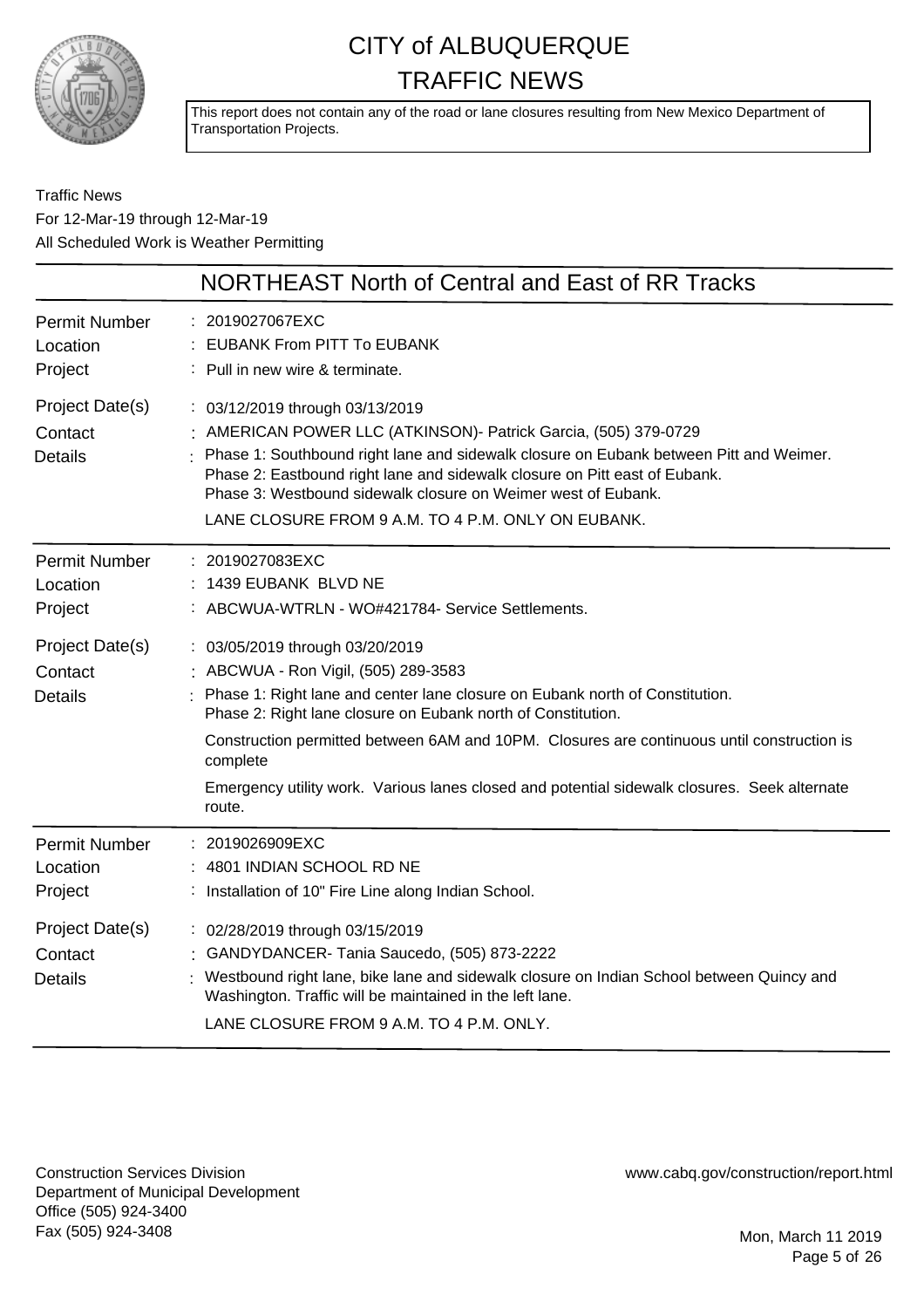

This report does not contain any of the road or lane closures resulting from New Mexico Department of Transportation Projects.

#### Traffic News For 12-Mar-19 through 12-Mar-19 All Scheduled Work is Weather Permitting

|                                              | NORTHEAST North of Central and East of RR Tracks                                                                                                                                                                                                                                              |
|----------------------------------------------|-----------------------------------------------------------------------------------------------------------------------------------------------------------------------------------------------------------------------------------------------------------------------------------------------|
| <b>Permit Number</b><br>Location<br>Project  | : 2019026986EXC<br>: JEFFERSON From PRESIDENTIAL To OSUNA<br>: Directional Bore to Install New CATV.                                                                                                                                                                                          |
| Project Date(s)<br>Contact<br><b>Details</b> | : 03/06/2019 through 03/13/2019<br>: M3 COMMUNICATIONS LLC - Roberto Magana, (505) 977-2205<br>Northbound right lane, bike lane and sidewalk closure on Jefferson between Presidential and<br>Osuna. Traffic will be maintained in the left lane.<br>LANE CLOSURE FROM 9 A.M. TO 4 P.M. ONLY. |
| <b>Permit Number</b><br>Location<br>Project  | : 2019026118EXC<br>JUAN TABO From SPAIN To EUBANK<br>: Excavation.                                                                                                                                                                                                                            |
| Project Date(s)<br>Contact<br><b>Details</b> | : 02/11/2019 through 03/21/2019<br>: LAN-TEL COMMUNICATION SERVICES - Tony Guinn, (816) 206-2910<br>Northbound right lane and sidewalk closure on Juan Tabo between Spain and Eubank.<br>Work zone shall be in the increments of maximum 1600'.<br>LANE CLOSURE FROM 9 A.M. TO 4 P.M. ONLY.   |
| <b>Permit Number</b><br>Location<br>Project  | : 2019026794EXC<br>LOMAS From MANZANO To MADEIRA<br>: Aerial Fiber Construction                                                                                                                                                                                                               |
| Project Date(s)<br>Contact<br><b>Details</b> | : 02/22/2019 through 03/25/2019<br>: ADB COMPANIES - Bryce Basista, (314) 562-3579<br>Westbound mobile shadow truck operation on Lomas Blvd between Maderia Dr. and Manzano<br>St.<br>LANE CLOSURE FROM 7 A.M. to 10 P.M. ONLY                                                                |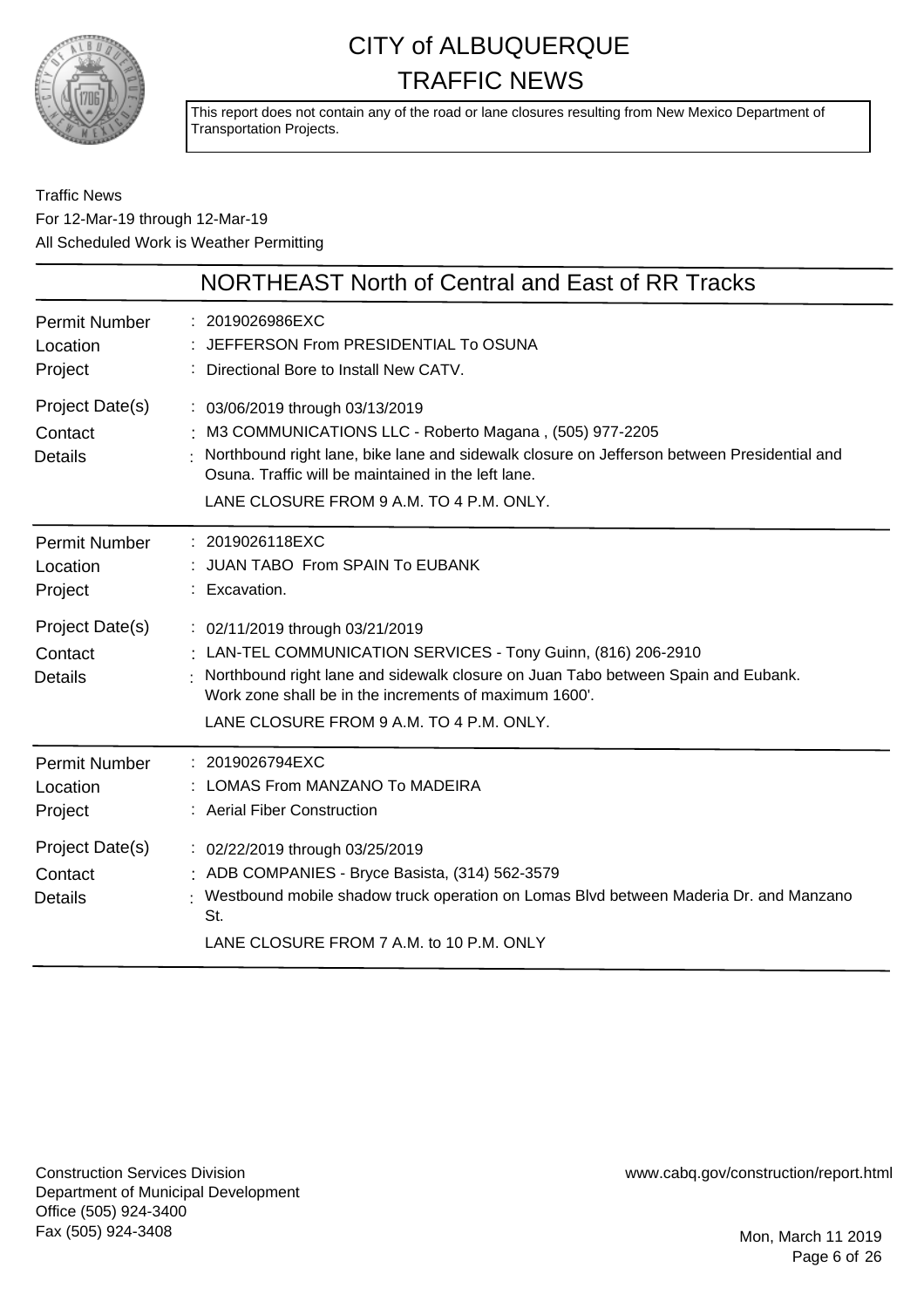

This report does not contain any of the road or lane closures resulting from New Mexico Department of Transportation Projects.

Traffic News For 12-Mar-19 through 12-Mar-19 All Scheduled Work is Weather Permitting

|                                              | NORTHEAST North of Central and East of RR Tracks                                                                                                                                                                                                                                                                                                                             |
|----------------------------------------------|------------------------------------------------------------------------------------------------------------------------------------------------------------------------------------------------------------------------------------------------------------------------------------------------------------------------------------------------------------------------------|
| <b>Permit Number</b><br>Location<br>Project  | : 2019027058EXC<br>MENAUL at PRINCETON NE<br>: Access to HH 17108.                                                                                                                                                                                                                                                                                                           |
| Project Date(s)<br>Contact<br><b>Details</b> | : 03/12/2019 through 03/12/2019<br>: CENTURY LINK - Zach Hightower, (505) 264-4537<br>: Eastbound right lane and sidewalk closure on Menaul between Princeton and Engle. Traffic will<br>be maintained in the left lane.<br>LANE CLOSURE FROM 9 A.M. TO 4 P.M. ONLY.                                                                                                         |
| Permit Number<br>Location<br>Project         | : 2019026795EXC<br>MONTGOMERY From JUAN TABO To TRAMWAY<br>: Aerial Fiber Construction                                                                                                                                                                                                                                                                                       |
| Project Date(s)<br>Contact<br><b>Details</b> | : 02/22/2019 through 03/25/2019<br>: ADB COMPANIES - Bryce Basista, (314) 562-3579<br>Phase I: Eastbound mobile shadow truck operation on Montgomery Blvd between Juan Tabo<br>Blvd and Tramway Blvd.<br>Phase II: Northbound mobile shadow truck operation on Juan Tabo Blvd between Montgomery<br>Blvd and Lagrima Del Oro Rd.<br>LANE CLOSURE FROM 7 A.M. to 10 P.M. ONLY |
| <b>Permit Number</b><br>Location<br>Project  | : 2019026907EXC<br>: PALOMAS at SAN PEDRO NE<br>: Broken Sidewalk - WORK ON PALOMAS.                                                                                                                                                                                                                                                                                         |
| Project Date(s)<br>Contact<br><b>Details</b> | : 02/25/2019 through 03/29/2019<br>: FRANKLIN'S- Howard Ross, (505) 884-6947<br>Westbound sidewalk closure on Palomas east of San Pedro.<br>Northbound sidewalk closure on San Pedro north of Palomas.<br>Construction permitted between 6AM and 10PM. Closures are continuous until construction is<br>complete                                                             |

Construction Services Division Department of Municipal Development Office (505) 924-3400 Fax (505) 924-3408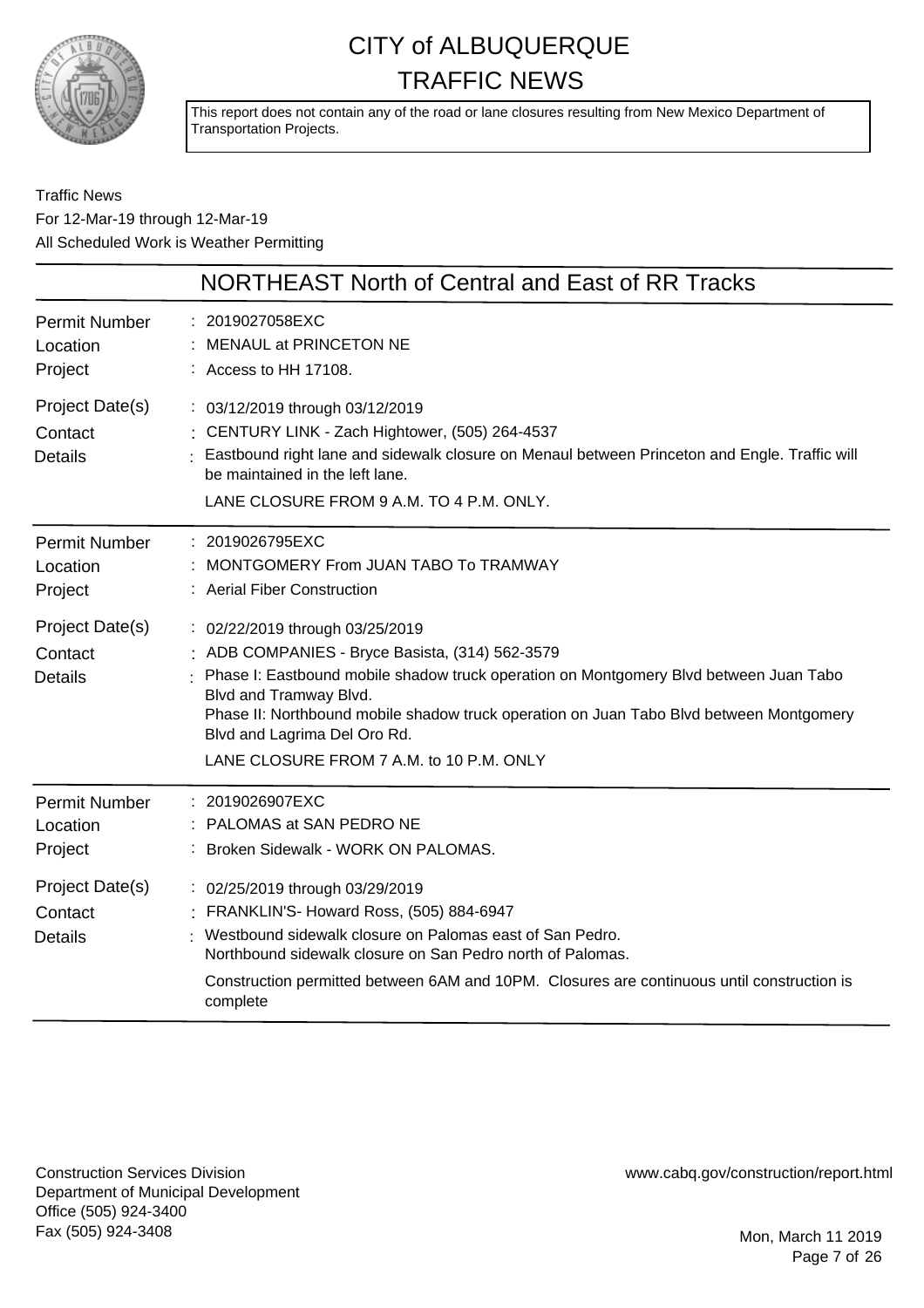

This report does not contain any of the road or lane closures resulting from New Mexico Department of Transportation Projects.

#### Traffic News For 12-Mar-19 through 12-Mar-19 All Scheduled Work is Weather Permitting

|                                              | NORTHEAST North of Central and East of RR Tracks                                                                                                                                                                                           |
|----------------------------------------------|--------------------------------------------------------------------------------------------------------------------------------------------------------------------------------------------------------------------------------------------|
| <b>Permit Number</b><br>Location<br>Project  | : 2019027059EXC<br>PENNSYLVANIA From CLAREMONT To LOS ARBOLES<br>: Install Anodes (excavation on NB shoulder) in front of 2804, 2808, 2818, 2822, 2826.                                                                                    |
| Project Date(s)<br>Contact<br><b>Details</b> | : 03/12/2019 through 03/12/2019<br>: NM GAS - Leo Sanchez, (505) 259-8559<br>Northbound right lane and sidewalk closure on Pennsylvania between Claremont and Los<br>Arboles.<br>LANE CLOSURE FROM 9 A.M. TO 4 P.M. ONLY.<br>Follow detour |
| <b>Permit Number</b><br>Location<br>Project  | : 2019027040EXC<br>: 3340 PRINCETON NE<br>: Bore New Fiber to Address.                                                                                                                                                                     |
| Project Date(s)<br>Contact<br><b>Details</b> | : 03/11/2019 through 03/15/2019<br>: KELLY CABLE - James Richardson, (505) 280-4383<br>: Total street closure on Princeton between Aztec and Cutler.<br>LANE CLOSURE FROM 9 A.M. TO 4 P.M. ONLY.<br>Follow detour                          |
| <b>Permit Number</b><br>Location<br>Project  | : 2018024120EXC<br>SAN MATEO From MCLEOD To OSUNA<br>: Street Light Pole Replacement for COA                                                                                                                                               |
| Project Date(s)<br>Contact<br><b>Details</b> | : 09/26/2018 through 10/17/2019<br>: BIXBY- Chris Perez, (505) 366-4660<br>Mobile street light operation on San Mateo between McLeod and Osuna.<br>LANE CLOSURE FROM 9 A.M. TO 4 P.M. ONLY.                                                |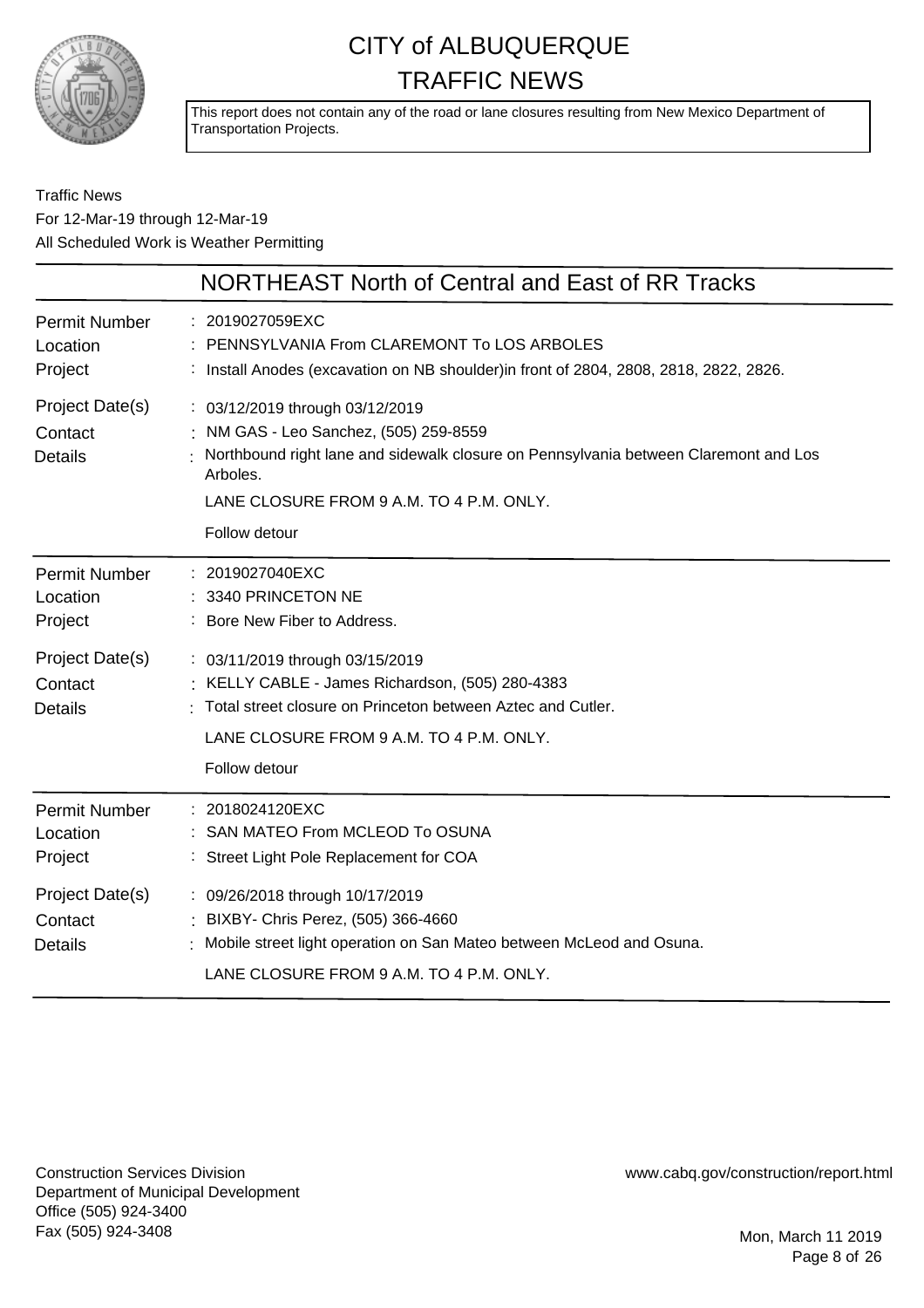

This report does not contain any of the road or lane closures resulting from New Mexico Department of Transportation Projects.

#### Traffic News For 12-Mar-19 through 12-Mar-19 All Scheduled Work is Weather Permitting

|                                              | NORTHEAST North of Central and East of RR Tracks                                                                                                                                                                                                                                                                                                                                                                                                                                                                                                          |
|----------------------------------------------|-----------------------------------------------------------------------------------------------------------------------------------------------------------------------------------------------------------------------------------------------------------------------------------------------------------------------------------------------------------------------------------------------------------------------------------------------------------------------------------------------------------------------------------------------------------|
| <b>Permit Number</b><br>Location<br>Project  | : 2019027020EXC<br>SAN MATEO From EAGLE ROCK To ALAMEDA<br>Pull New Fiber - 9AM to 4PM.                                                                                                                                                                                                                                                                                                                                                                                                                                                                   |
| Project Date(s)<br>Contact<br><b>Details</b> | : 03/11/2019 through 03/15/2019<br>: KELLY CABLE - James Richardson, (505) 280-4383<br>: Phase 1: Eastbound right lane and sidewalk closure on Alameda between Jefferson and San<br>Mateo. Traffic will be maintained in the left lane.<br>Phase 2: Northbound right lane and sidewalk closure on San Mateo between Alameda and<br>Eagle Rock. Traffic will be maintained in the left lane.<br>LANE CLOSURE FROM 9 A.M. TO 4 P.M. ONLY.                                                                                                                   |
| <b>Permit Number</b><br>Location<br>Project  | : 2019027056EXC<br>: 9100 SAN MATEO NE<br>: Directional Boring to Replace Main Power Line.                                                                                                                                                                                                                                                                                                                                                                                                                                                                |
| Project Date(s)<br>Contact<br><b>Details</b> | : 03/12/2019 through 03/15/2019<br>: KELLY CABLE- Saul Vasquez, (505) 343-1144<br>: Northbound right lane and sidewalk closure on San Mateo north of Modesto.<br>LANE CLOSURE FROM 9 A.M. TO 4 P.M. ONLY.                                                                                                                                                                                                                                                                                                                                                 |
| <b>Permit Number</b><br>Location<br>Project  | : 2019026946EXC<br>SAN MATEO and ALAMEDA NE<br>: Bore New Fiber - 9AM to 4PM                                                                                                                                                                                                                                                                                                                                                                                                                                                                              |
| Project Date(s)<br>Contact<br><b>Details</b> | : 03/04/2019 through 03/15/2019<br>: KELLY CABLE - James Richardson, (505) 280-4383<br>: Phase 1: Eastbound right lane and sidewalk closure on Alameda east of San Mateo. Traffic will<br>be maintained in the left lane.<br>Phase 2: Northbound right lane and sidewalk closure on San Mateo between Alameda and<br>Oakland. Traffic will be maintained in the left lane.<br>Phase 3: Intersection closure on Alameda and San Mateo using Truck Mounted Arrow Board<br>Mobile operation to maintain Traffic.<br>LANE CLOSURE FROM 9 A.M. TO 4 P.M. ONLY. |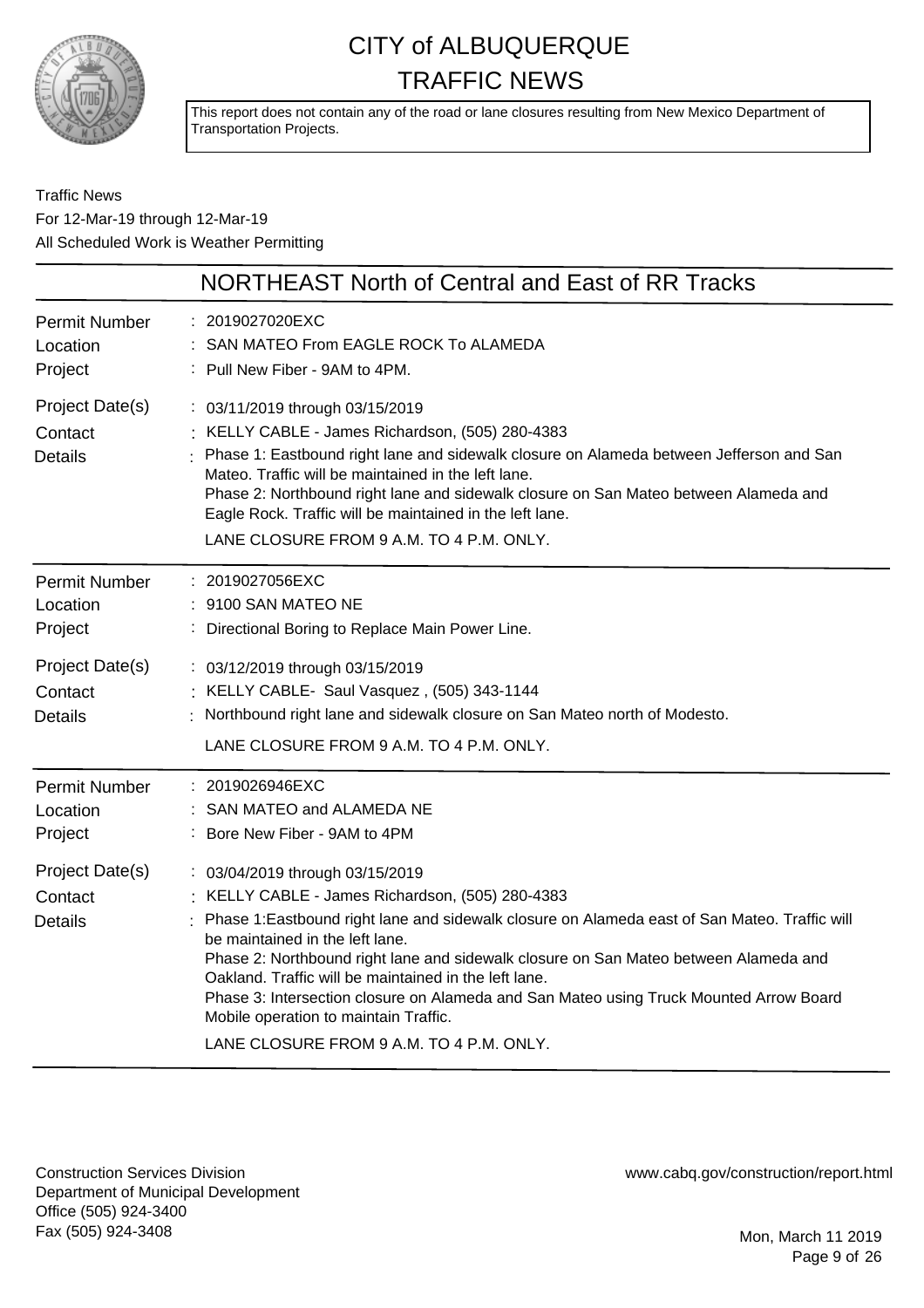

This report does not contain any of the road or lane closures resulting from New Mexico Department of Transportation Projects.

#### Traffic News For 12-Mar-19 through 12-Mar-19 All Scheduled Work is Weather Permitting

|                                              | NORTHEAST North of Central and East of RR Tracks                                                                                                                                                                                                                                                                                                                    |
|----------------------------------------------|---------------------------------------------------------------------------------------------------------------------------------------------------------------------------------------------------------------------------------------------------------------------------------------------------------------------------------------------------------------------|
| <b>Permit Number</b>                         | : 2019026958EXC                                                                                                                                                                                                                                                                                                                                                     |
| Location                                     | SAN MATEO From OSUNA To ACADEMY                                                                                                                                                                                                                                                                                                                                     |
| Project                                      | : Place New Conduit and Fiber.                                                                                                                                                                                                                                                                                                                                      |
| Project Date(s)<br>Contact<br><b>Details</b> | : 03/04/2019 through 03/15/2019<br>: KELLY CABLE - David Sanchez, (505) 239-7626<br>Northbound right lane and sidewalk closure on San Mateo between Osuna and north of<br>Academy.<br>Traffic will be maintained in the center and left lanes.<br>Northbound two left turn lane clsoures on San Mateo south of Academy.<br>LANE CLOSURE FROM 9 A.M. TO 4 P.M. ONLY. |
| <b>Permit Number</b>                         | : 2019027157EXC                                                                                                                                                                                                                                                                                                                                                     |
| Location                                     | SAN MATEO and CENTRAL NE                                                                                                                                                                                                                                                                                                                                            |
| Project                                      | <b>Signal Maintenance</b>                                                                                                                                                                                                                                                                                                                                           |
| Project Date(s)<br>Contact<br><b>Details</b> | : 03/12/2019 through 03/22/2019<br>: CITELUM - Jonathan Dimas, (505) 435-7980<br>Southbound double right lane closure on San Mateo Blvd at Central Ave. Southbound traffic<br>will be reduced to one thru lane.<br>Two day operation; 3/12/19 and 3/22/19<br>LANE CLOSURE FROM 9 A.M. TO 4 P.M. ONLY.                                                               |
| <b>Permit Number</b>                         | 2019026874EXC                                                                                                                                                                                                                                                                                                                                                       |
| Location                                     | SAN MATEO From INDIAN SCHOOL To LOMAS                                                                                                                                                                                                                                                                                                                               |
| Project                                      | REMOVE SIDWALKS AND CURBS AT VARIOUS                                                                                                                                                                                                                                                                                                                                |
| Project Date(s)                              | INTERSECTIONS TO INSTALL NEW ADA RAMPS.                                                                                                                                                                                                                                                                                                                             |
| Contact                                      | : 03/01/2019 through 03/25/2019                                                                                                                                                                                                                                                                                                                                     |
| <b>Details</b>                               | STAR PAVING - David Espinosa, (505) 280-0438                                                                                                                                                                                                                                                                                                                        |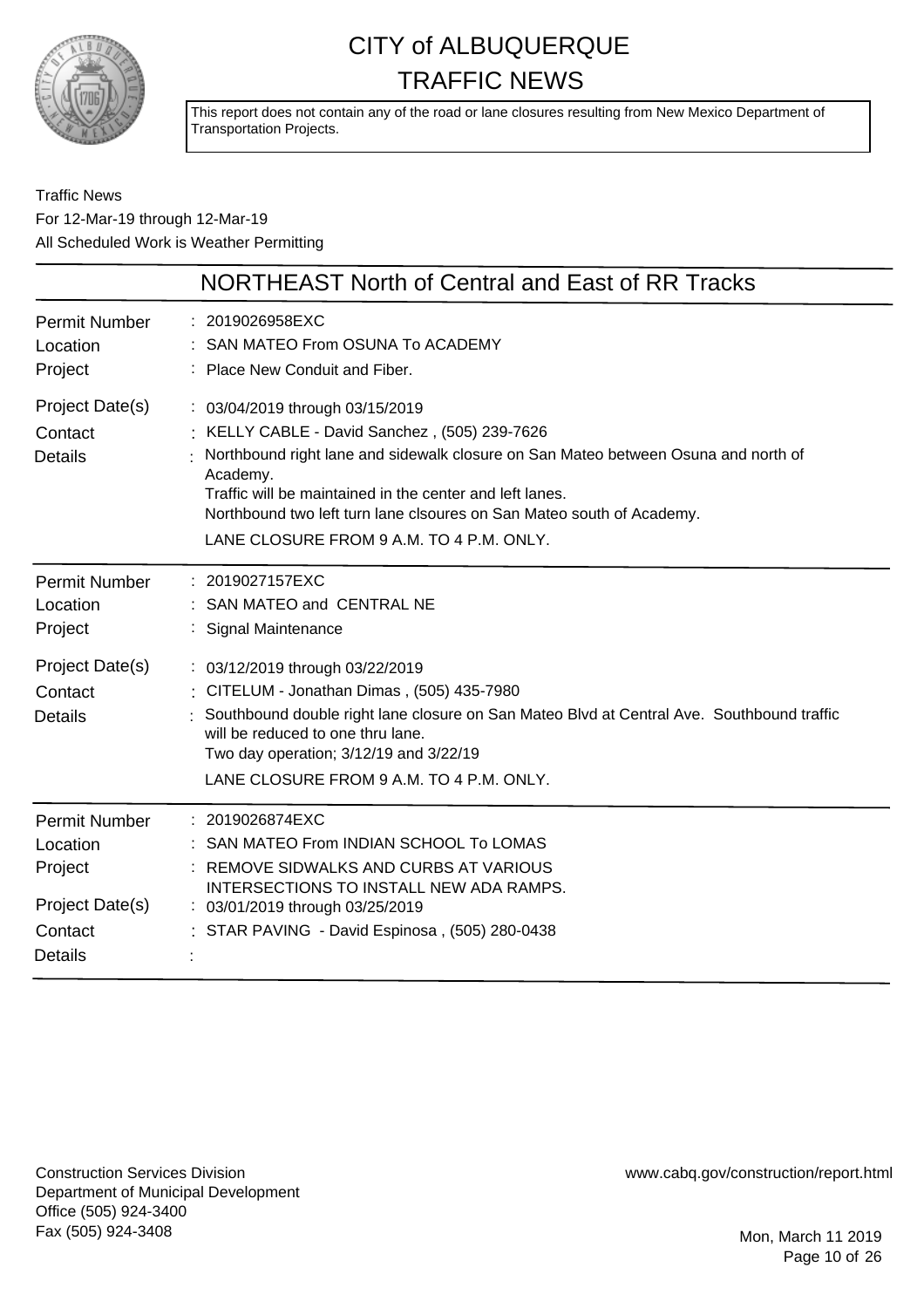

This report does not contain any of the road or lane closures resulting from New Mexico Department of Transportation Projects.

Traffic News For 12-Mar-19 through 12-Mar-19 All Scheduled Work is Weather Permitting

|                                              | NORTHEAST North of Central and East of RR Tracks                                                                                                                                                                                                                                                                                                                                                            |
|----------------------------------------------|-------------------------------------------------------------------------------------------------------------------------------------------------------------------------------------------------------------------------------------------------------------------------------------------------------------------------------------------------------------------------------------------------------------|
| <b>Permit Number</b><br>Location<br>Project  | : 2019026995EXC<br>7001 SIGNAL AVE NE<br>: Bore new fiber to address.                                                                                                                                                                                                                                                                                                                                       |
| Project Date(s)<br>Contact<br><b>Details</b> | : 03/07/2019 through 03/15/2019<br>: KELLY CABLE - James Richardson, (505) 280-4383<br>Northbound and Southbound right lane, bike lane and sidewalk closure on Louisiana at its<br>intersection with Signal. Traffic will be maintained in the left lane in both directions.<br>Westbound right lane and sidewalk closure on Signal east and west of Louisiana.<br>LANE CLOSURE FROM 9 A.M. TO 4 P.M. ONLY. |
| <b>Permit Number</b><br>Location<br>Project  | : 2019027084EXC<br>UPTOWN LOOP From INDIAN SCHOOL To LOUISIANA<br><b>Emergency Storm Drain Repair</b>                                                                                                                                                                                                                                                                                                       |
| Project Date(s)<br>Contact<br><b>Details</b> | : 03/05/2019 through 03/15/2019<br>FRANKLINS- Joe Smith, (505) 337-4836<br>Total northbound closure of Uptown Loop between Winrock Loop and Indian School Rd.<br><b>FOLLOW DETOUR</b>                                                                                                                                                                                                                       |
| <b>Permit Number</b><br>Location<br>Project  | : 2019027049EXC<br>: VENTURA From PASEO DEL NORTE To SAN DIEGO<br>: Bore Placement to Fiber.                                                                                                                                                                                                                                                                                                                |
| Project Date(s)<br>Contact<br><b>Details</b> | : 03/11/2019 through 03/25/2019<br>: VOLT INC- Danny Padilla, (505) 573-4954<br>Southbound right lane and sidewalk closure on Ventura between Signal and Paseo Del Norte.<br>Traffic will be maintained in the left lane.<br>Maximum work zone length will be in increments of 1600'.<br>LANE CLOSURE FROM 9 A.M. TO 4 P.M. ONLY.                                                                           |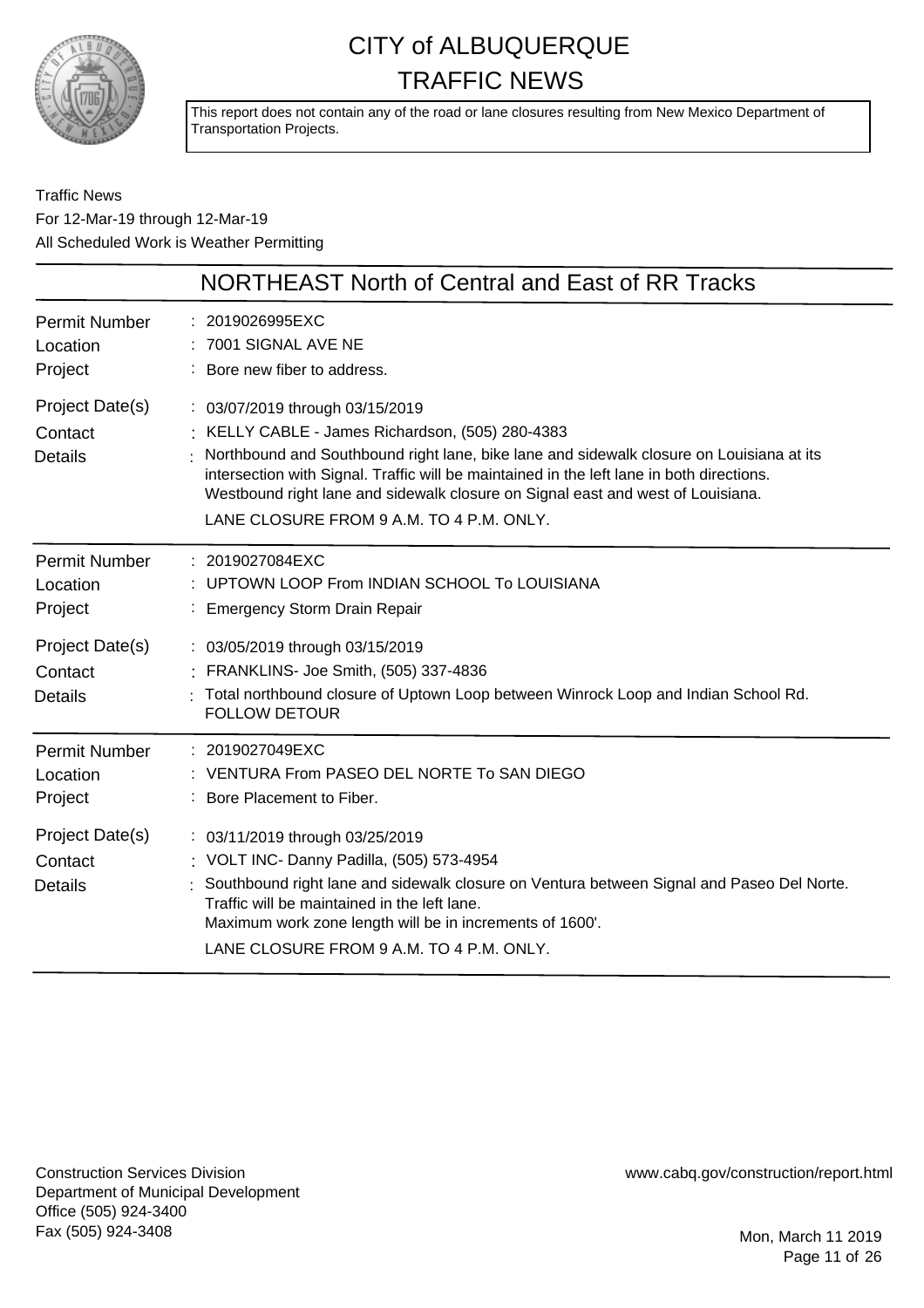

This report does not contain any of the road or lane closures resulting from New Mexico Department of Transportation Projects.

Traffic News For 12-Mar-19 through 12-Mar-19 All Scheduled Work is Weather Permitting

|                      | NORTHEAST North of Central and East of RR Tracks                                                                                                            |
|----------------------|-------------------------------------------------------------------------------------------------------------------------------------------------------------|
| <b>Permit Number</b> | $: 2019026468$ EXC                                                                                                                                          |
| Location             | : 1358 WYOMING From CONSTITUTION To 1358 WYOMING                                                                                                            |
| Project              | : 2 Water Taps & 1 Hydrant Tap, including Curb, sidewalk & drivepad replacement on south side<br>of Constitution NE                                         |
| Project Date(s)      | $\therefore$ 02/04/2019 through 03/15/2019                                                                                                                  |
| Contact              | : GANDYDANCER-Tania Saucedo, (505) 873-2222                                                                                                                 |
| Details              | : Eastbound thru lane and westbound left turn lane closure on Constitution Ave at Wyoming Blvd.<br>Two-way traffic will be maintained with a traffic split. |
|                      | Construction permitted between 6AM and 10PM. Closures are continuous until construction is<br>complete                                                      |
|                      |                                                                                                                                                             |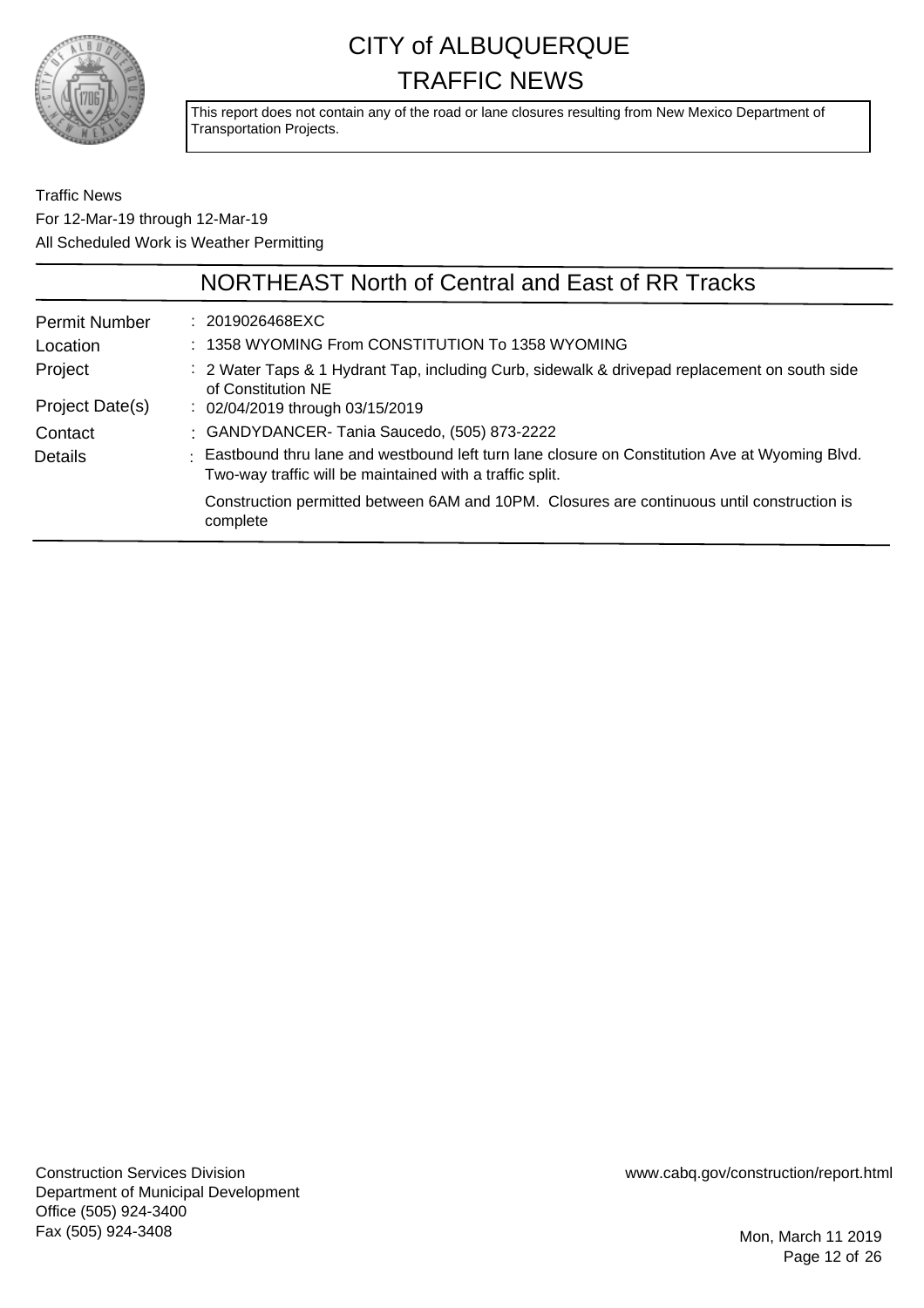

This report does not contain any of the road or lane closures resulting from New Mexico Department of Transportation Projects.

Traffic News For 12-Mar-19 through 12-Mar-19 All Scheduled Work is Weather Permitting

|                                              | NORTHWEST North of Central and West of RR Tracks                                                                                                                                                                                                                                                                                                                                                                                                                                                                                                     |
|----------------------------------------------|------------------------------------------------------------------------------------------------------------------------------------------------------------------------------------------------------------------------------------------------------------------------------------------------------------------------------------------------------------------------------------------------------------------------------------------------------------------------------------------------------------------------------------------------------|
| <b>Permit Number</b><br>Location<br>Project  | : 2019026975EXC<br>: 4TH and MOUNTAIN TO GRIEGOS<br>: Hang Aerial Fiber - No Excavation                                                                                                                                                                                                                                                                                                                                                                                                                                                              |
| Project Date(s)<br>Contact<br><b>Details</b> | : 03/04/2019 through 04/12/2019<br>: LIGHT CONNECTIONS - Steve Litle, (303) 809-7696<br>Truck Mounted Arrow Board mobile closure on the following streets:<br>Eastbound lane and sidewalk closure on Mountain between 4th St. and 1st St.<br>Northbound lane and sidewalk closure on 4th St. between Mountain and Griegos.<br>Westbound lane and sidewalk closure on Griegos between Edith and 4th St.<br>LANE CLOSURE FROM 9 A.M. TO 4 P.M. ONLY.<br>This traffic control setup includes a flagging operation, use caution and be prepared to stop. |
| <b>Permit Number</b><br>Location<br>Project  | : 2019027046EXC<br>: 4TH From SOLAR To 4TH<br>: Directional boring and to replace main power line.                                                                                                                                                                                                                                                                                                                                                                                                                                                   |
| Project Date(s)<br>Contact<br><b>Details</b> | : 03/11/2019 through 03/15/2019<br>: KELLY CABLE- Saul Vasquez, (505) 343-1144<br>Phase 1: Northbound and Southbound right lane and sidewalk closures on 4th St. between<br>Grecian and Solar. Traffic will be maintained in left lanes in both directions.<br>Closure on both sides of the road simultaneously will not be permitted.<br>Phase 2: Total closure using Truck Mounted Mobile operation on 4th St south of Solar.<br>LANE CLOSURE FROM 9 A.M. TO 4 P.M. ONLY.                                                                          |
| <b>Permit Number</b><br>Location<br>Project  | 2019027036EXC<br>1610 6TH ST NW<br>: ABCWUA-WTRLN-WO#418845 - NW-MAIN LEAK.                                                                                                                                                                                                                                                                                                                                                                                                                                                                          |
| Project Date(s)<br><b>Details</b>            | : 02/27/2019 through 03/14/2019<br>Southbound right lane closure on 6th St. between Aspen and Bellamah. Traffic will be<br>maintained in the left lane.<br>Construction permitted between 6AM and 10PM. Closures are continuous until construction is<br>complete<br>Emergency utility work. Various lanes closed and potential sidewalk closures. Seek alternate<br>route.                                                                                                                                                                          |

Construction Services Division Department of Municipal Development Office (505) 924-3400 Fax (505) 924-3408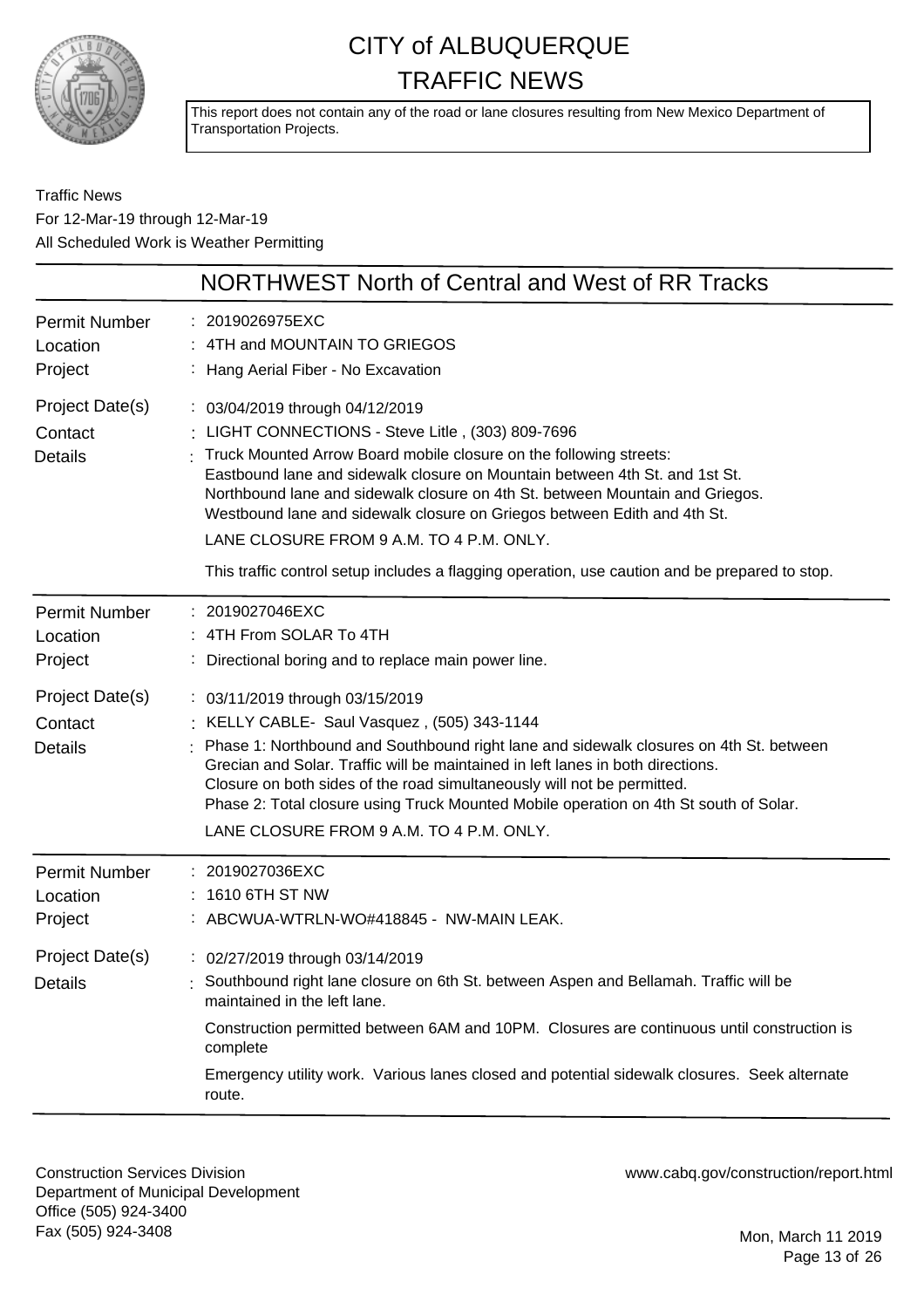

This report does not contain any of the road or lane closures resulting from New Mexico Department of Transportation Projects.

Traffic News For 12-Mar-19 through 12-Mar-19 All Scheduled Work is Weather Permitting

|                                              | NORTHWEST North of Central and West of RR Tracks                                                                                                                                                                                                                                                                                                                                                                                                                      |
|----------------------------------------------|-----------------------------------------------------------------------------------------------------------------------------------------------------------------------------------------------------------------------------------------------------------------------------------------------------------------------------------------------------------------------------------------------------------------------------------------------------------------------|
| <b>Permit Number</b><br>Location<br>Project  | : 2019027031EXC<br>516 6TH From MARQUETTE To FRUIT<br>Directional bore for main cable.                                                                                                                                                                                                                                                                                                                                                                                |
| Project Date(s)<br>Contact<br><b>Details</b> | : 03/11/2019 through 03/15/2019<br>HIGH 5 NETWORKS Miguel Holguin, (505) 934-2175<br>Northbound right lane and sidewalk closure on 6th St. between Marquette and Fruit.<br>Alley closure west of 6th St. between Marquette and Roma using mobile operation.<br>Alley closure east 6th St. between Roma and Fruit.<br>Closure on both sides of the road simultaneously not permitted.<br>LANE CLOSURE FROM 9 A.M. TO 4 P.M. ONLY.                                      |
| <b>Permit Number</b><br>Location<br>Project  | : 2019027012EXC<br>: ARROYO VISTA From TIERRA PINTADA, LADERA To SHERWOOD<br>: Asphalt Punch List and Clean Up.                                                                                                                                                                                                                                                                                                                                                       |
| Project Date(s)<br>Contact<br><b>Details</b> | : 03/04/2019 through 03/15/2019<br>: LAN-TEL COMMUNICATION SERVICES - Tony Guinn, (816) 206-2910<br>Truck Mounted Arrow Board Mobile lane closure on following locations:<br>Tierra Pintada between Storm Cloud to Arroyo Vista.<br>Arroyo Vista between Tierra Pintada and Ladera.<br>Ladera between Arroyo Vista and Laurelwood.<br>Laurelwood between Ladera and Sherwood.<br>Sherwood between Laurelwood and 72nd St.<br>LANE CLOSURE FROM 9 A.M. TO 4 P.M. ONLY. |
| <b>Permit Number</b><br>Location<br>Project  | : 2019027032EXC<br>: ATRISCO at EVERITT NW<br>: Directional Boring.                                                                                                                                                                                                                                                                                                                                                                                                   |
| Project Date(s)<br>Contact<br><b>Details</b> | 03/11/2019 through 03/22/2019<br>: KELLY CABLE- Saul Vasquez, (505) 343-1144<br>: Phase 1: Northbound right lane and sidewalk closure on Atrisco between Milne and Everitt.<br>Phase 2: Southbound right lane and sidewalk closure on Atrisco between Everitt and Milne.<br>Pahse 3: Center two way left turn lane closure on Atrisco between Everitt and Milne.<br>Closure per phase will not be simultaneous.<br>LANE CLOSURE FROM 9 A.M. TO 4 P.M. ONLY.           |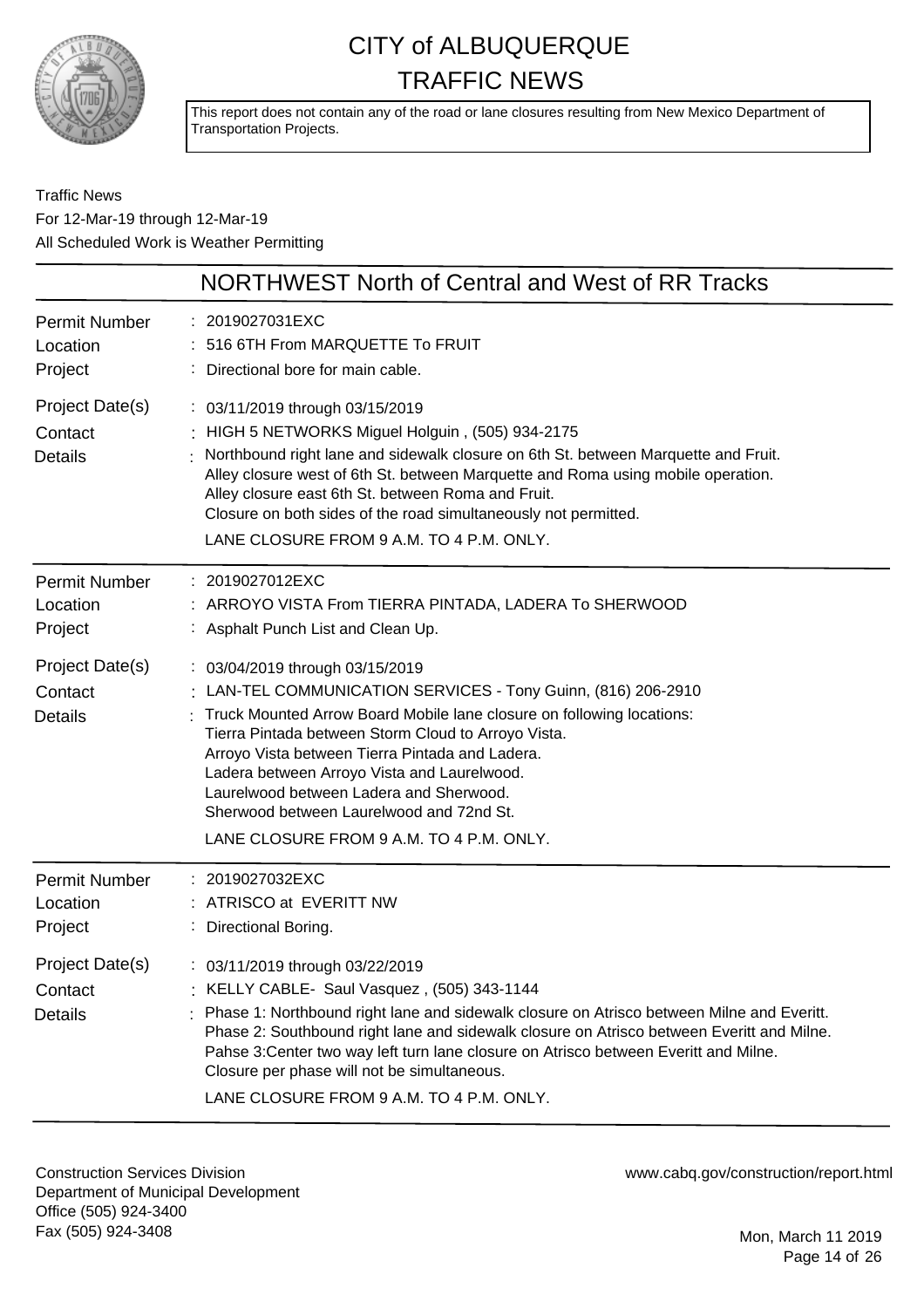

This report does not contain any of the road or lane closures resulting from New Mexico Department of Transportation Projects.

Traffic News For 12-Mar-19 through 12-Mar-19 All Scheduled Work is Weather Permitting

|                                              | NORTHWEST North of Central and West of RR Tracks                                                                                                                                                                                                                                                                                                                                   |
|----------------------------------------------|------------------------------------------------------------------------------------------------------------------------------------------------------------------------------------------------------------------------------------------------------------------------------------------------------------------------------------------------------------------------------------|
| <b>Permit Number</b><br>Location<br>Project  | : 2019027022EXC<br>: 4201 ATRISCO DR NW<br>: Pull cable from riser to padmount transformer.                                                                                                                                                                                                                                                                                        |
| Project Date(s)<br>Contact<br><b>Details</b> | : 03/06/2019 through 03/13/2019<br>: WILSON CONST- Perez Ciddio, (505) 241-3335<br>: Southbound lane, bike lane and sidewalk closure with southbound traffic being maintained in<br>the center two way left turn lane on Atrisco between Mesa Viento and Everitt.<br>LANE CLOSURE FROM 9 A.M. TO 4 P.M. ONLY.                                                                      |
| <b>Permit Number</b><br>Location<br>Project  | : 2019027063EXC<br>: SEVEN BAR LOOP at COORS NW<br>: Directional bore for main cable.                                                                                                                                                                                                                                                                                              |
| Project Date(s)<br>Contact<br><b>Details</b> | : 03/12/2019 through 03/16/2019<br>: HIGH 5 NETWORKS Miguel Holguin, (505) 934-2175<br>: Westbound right lane and sidewalk closure on Seven Bar Loop west of Coors. Traffic will be<br>maintained in the left lane.<br>LANE CLOSURE FROM 9 A.M. TO 4 P.M. ONLY.                                                                                                                    |
| <b>Permit Number</b><br>Location<br>Project  | : 2019027018EXC<br>DOUGLAS MACARTHUR From 4TH To DOUGLAS MACARTHUR ELEMENTARY SCHOOL<br>: Asphalt Punch List and Clean Up.                                                                                                                                                                                                                                                         |
| Project Date(s)<br>Contact<br><b>Details</b> | : 03/04/2019 through 03/15/2019<br>: LAN-TEL COMMUNICATION SERVICES - Tony Guinn, (816) 206-2910<br>: Westbound Truck Mounted Arrow Board mobile lane closure on Macarthur between 4th St. to<br>the west end at Cul de Sac.<br>LANE CLOSURE FROM 9 A.M. TO 4 P.M. ONLY.<br>Emergency utility work. Various lanes closed and potential sidewalk closures. Seek alternate<br>route. |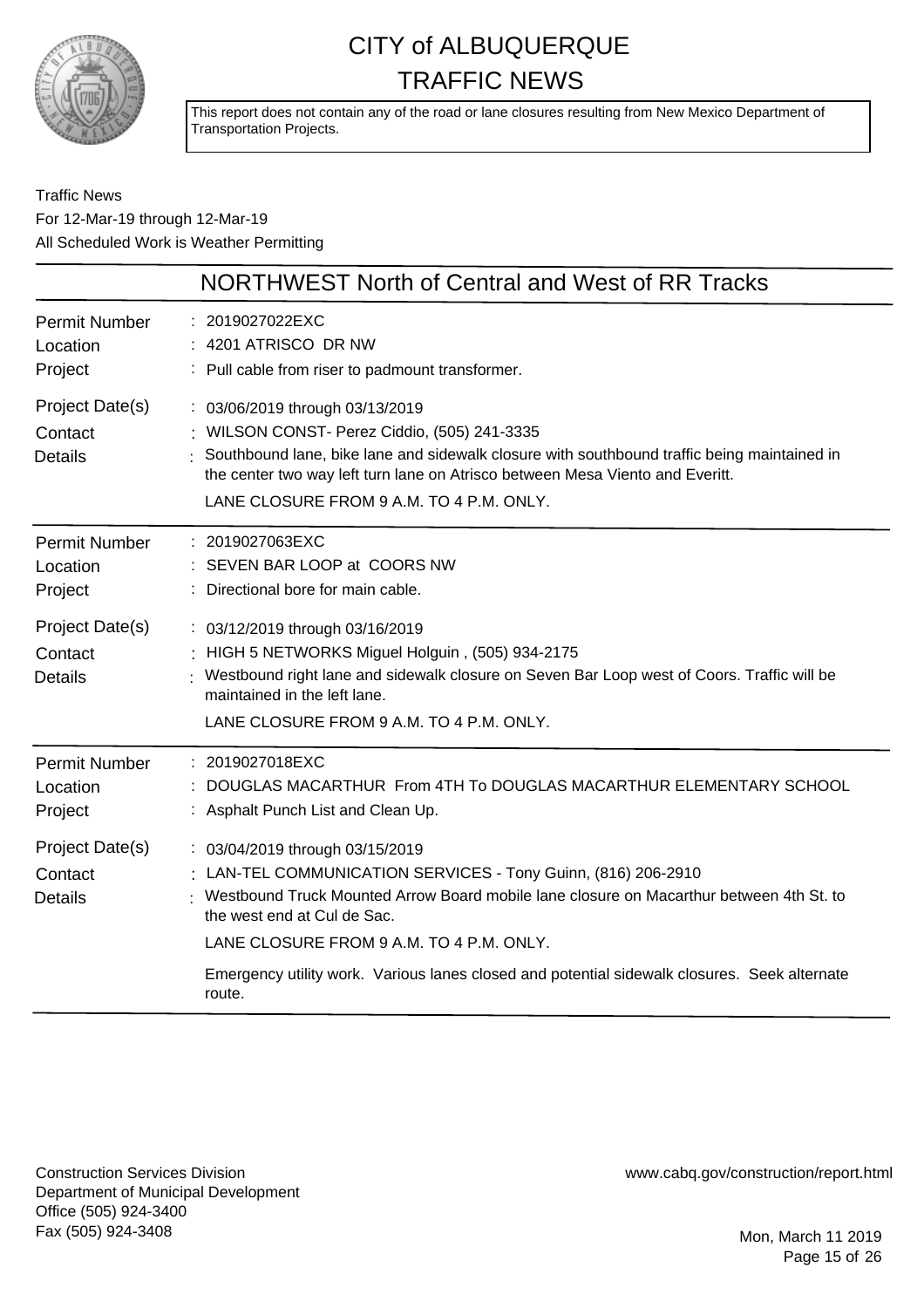

This report does not contain any of the road or lane closures resulting from New Mexico Department of Transportation Projects.

#### Traffic News For 12-Mar-19 through 12-Mar-19 All Scheduled Work is Weather Permitting

|                                              | NORTHWEST North of Central and West of RR Tracks                                                                                                                                                                                                                                                                                                                                                                                                   |
|----------------------------------------------|----------------------------------------------------------------------------------------------------------------------------------------------------------------------------------------------------------------------------------------------------------------------------------------------------------------------------------------------------------------------------------------------------------------------------------------------------|
| <b>Permit Number</b><br>Location<br>Project  | : 2019027017EXC<br>: ELLISON From CIBOLA To COTTONWOOD<br>: Asphalt Punch List and Clean Up.                                                                                                                                                                                                                                                                                                                                                       |
| Project Date(s)<br>Contact<br><b>Details</b> | : 03/04/2019 through 03/15/2019<br>: LAN-TEL COMMUNICATION SERVICES - Tony Guinn, (816) 206-2910<br>Mobile lane and sidewalk closure using Truck Mounted Arrow Board on eastbound Ellison<br>between Cibola Loop and Cottonwood. Traffic will be maintained in the left lane.<br>LANE CLOSURE FROM 9 A.M. TO 4 P.M. ONLY.<br>Emergency utility work. Various lanes closed and potential sidewalk closures. Seek alternate<br>route.                |
| <b>Permit Number</b><br>Location<br>Project  | : 2019027038EXC<br>: GOLF COURSE From SHELLY ROSE To MARNA LYNN<br>$:$ Trench.                                                                                                                                                                                                                                                                                                                                                                     |
| Project Date(s)<br>Contact<br><b>Details</b> | : 03/11/2019 through 03/14/2019<br>: HIGH 5 NETWORKS - Edgar Mendez, (505) 804-1415<br>Southbound right lane, bike lane and sidewalk closure on Golf Course between Marna Lynn and<br>Richard Hills.<br>Eastbound sidewalk closure only on Marna Lynn east of Golf Course.<br>LANE CLOSURE FROM 9 A.M. TO 4 P.M. ONLY.                                                                                                                             |
| <b>Permit Number</b><br>Location<br>Project  | : 2019027015EXC<br>: SAN IIDEFONSO TO KEEKING TO HOMESTEAD<br>: Asphalt Punch List and Clean Up                                                                                                                                                                                                                                                                                                                                                    |
| Project Date(s)<br>Contact<br>Details        | : 03/04/2019 through 03/15/2019<br>: LAN-TEL COMMUNICATION SERVICES - Tony Guinn, (816) 206-2910<br>: Truck Mounted Arrow Board mobile lane closure at the following locations: Keeling between<br>San Ildefonso and Baer.<br>Baer between San Ildefonso and Mojave.<br>Mojave between Baer and Homestead.<br>Homestead between Mojave and Taylor Ranch.<br>Taylor Ranch between Homestead and Sooner.<br>LANE CLOSURE FROM 9 A.M. TO 4 P.M. ONLY. |
|                                              | Emergency utility work. Various lanes closed and potential sidewalk closures. Seek alternate<br>route.                                                                                                                                                                                                                                                                                                                                             |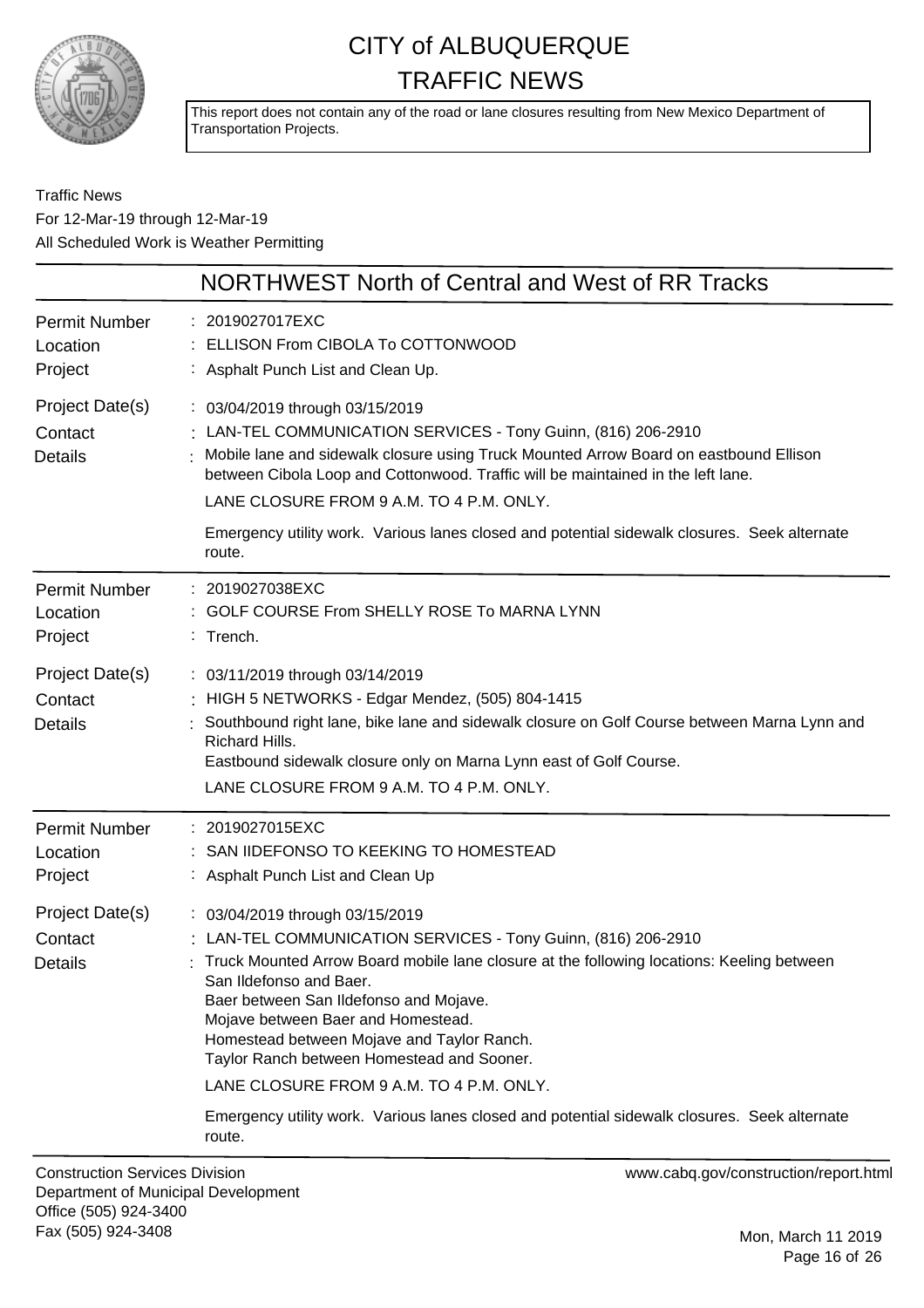

This report does not contain any of the road or lane closures resulting from New Mexico Department of Transportation Projects.

#### Traffic News For 12-Mar-19 through 12-Mar-19 All Scheduled Work is Weather Permitting

|                                              | NORTHWEST North of Central and West of RR Tracks                                                                                                                                                                                                                                                                                                                                                          |
|----------------------------------------------|-----------------------------------------------------------------------------------------------------------------------------------------------------------------------------------------------------------------------------------------------------------------------------------------------------------------------------------------------------------------------------------------------------------|
| <b>Permit Number</b><br>Location<br>Project  | : 2019026447EXC<br>PARADISE From LA PAZ To UNIVERSE<br>: Underground Communications Work                                                                                                                                                                                                                                                                                                                  |
| Project Date(s)<br>Contact<br><b>Details</b> | : 01/31/2019 through 03/15/2019<br>: LAN-TEL COMMUNICATION SERVICES - Tony Guinn, (816) 206-2910<br>: Westbound sidewalk closure on Paradise Blvd between Universe Blvd and La Paz Dr.<br>Construction permitted between 6AM and 10PM. Closures are continuous until construction is<br>complete                                                                                                          |
| <b>Permit Number</b><br>Location<br>Project  | : 2019027019EXC<br>: UNIVERSE FROM PASEO DEL NORTE TO RAINBOW<br>: Asphalt Punch List and Clean Up.                                                                                                                                                                                                                                                                                                       |
| Project Date(s)<br>Contact<br><b>Details</b> | : 03/04/2019 through 03/15/2019<br>: LAN-TEL COMMUNICATION SERVICES - Tony Guinn, (816) 206-2910<br>: Mobile lane closure using Truck Mounted Arrow Board operation on eastbound Paseo Del Norte<br>between Rainbow and Universe extending northbound on Universe to Irving.<br>LANE CLOSURE FROM 9 A.M. TO 4 P.M. ONLY.                                                                                  |
|                                              | Emergency utility work. Various lanes closed and potential sidewalk closures. Seek alternate<br>route.                                                                                                                                                                                                                                                                                                    |
| <b>Permit Number</b><br>Location<br>Project  | : 2019026853EXC<br>RIO GRANDE From CANDELARIA To HEADINGLY<br>: Waterline Relocation                                                                                                                                                                                                                                                                                                                      |
| Project Date(s)<br>Contact<br><b>Details</b> | : 02/22/2019 through 04/05/2019<br>: TLC - Angie Gibson, (505) 761-5546<br>: Total closure of the intersection of Rio Grande Blvd and Candelaria Rd. Through traffic will be<br>detoured through Indian School Rd, 12th St., and Griegos Rd.<br>Local and pedestrian access will be maintained.<br>Construction permitted between 6AM and 10PM. Closures are continuous until construction is<br>complete |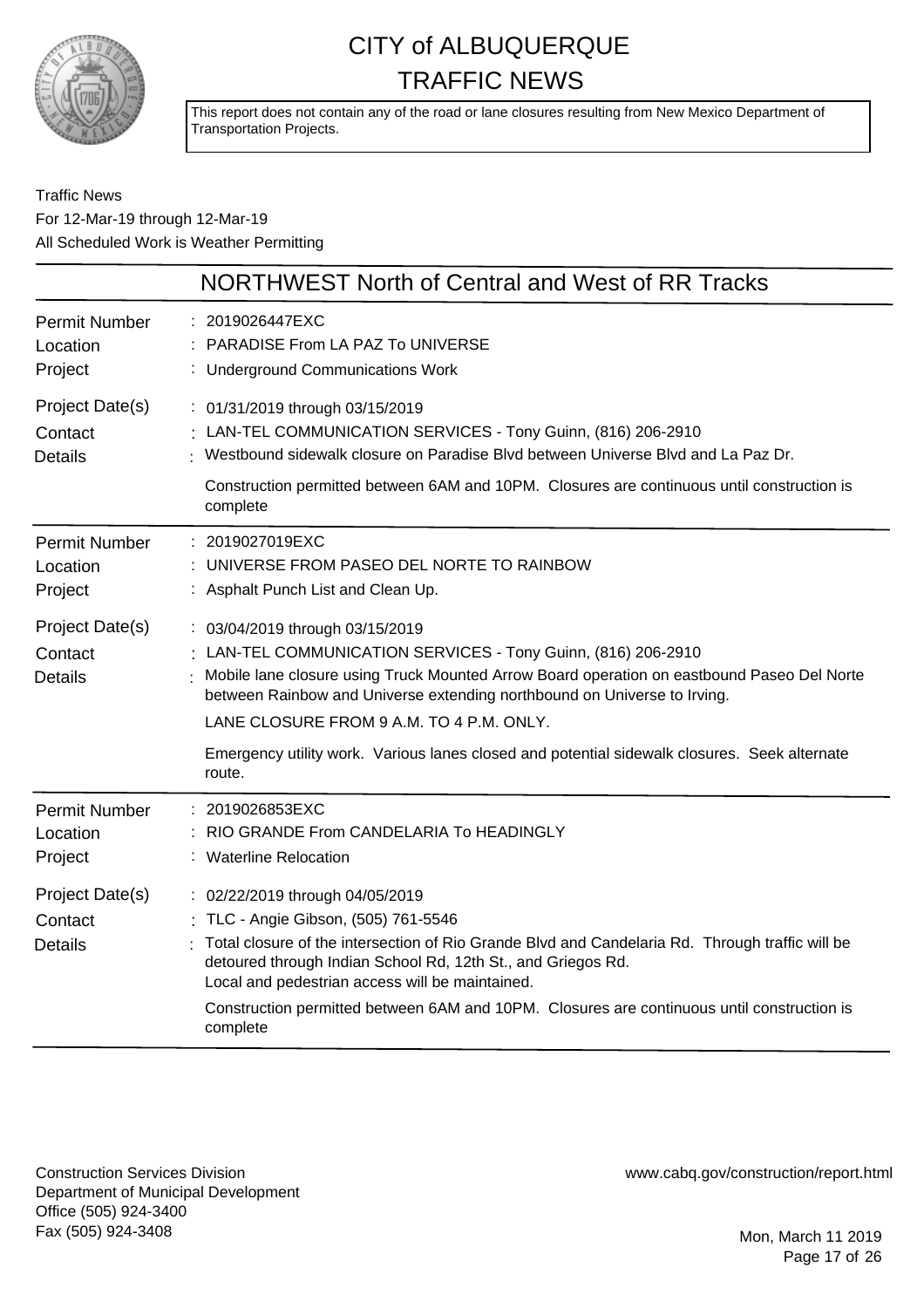

This report does not contain any of the road or lane closures resulting from New Mexico Department of Transportation Projects.

#### Traffic News For 12-Mar-19 through 12-Mar-19 All Scheduled Work is Weather Permitting

|                                              | NORTHWEST North of Central and West of RR Tracks                                                                                                                                                                                                                                                                                                                                                         |
|----------------------------------------------|----------------------------------------------------------------------------------------------------------------------------------------------------------------------------------------------------------------------------------------------------------------------------------------------------------------------------------------------------------------------------------------------------------|
| <b>Permit Number</b><br>Location<br>Project  | : 2019027065EXC<br>SAN ISIDRO From AVENIDA CRISTO REY To CALLE LOS VECINOS<br>: Change out 2 Pole.                                                                                                                                                                                                                                                                                                       |
| Project Date(s)<br>Contact<br><b>Details</b> | : 03/12/2019 through 03/13/2019<br>: WILSON CONST- Perez Ciddio, (505) 241-3335<br>Southbound total closure on San Isidro between Avenida Cristo Rey and Calle Los Vecinos.<br>Two way traffic being maintained by flagging operation.<br>LANE CLOSURE FROM 9 A.M. TO 4 P.M. ONLY.<br>This traffic control setup includes a flagging operation, use caution and be prepared to stop.                     |
| <b>Permit Number</b><br>Location<br>Project  | : 2019027016EXC<br>RAINBOW AND UNSER NW<br>: Asphalt Punch List and Clean Up.                                                                                                                                                                                                                                                                                                                            |
| Project Date(s)<br>Contact<br><b>Details</b> | : 03/04/2019 through 03/15/2019<br>: LAN-TEL COMMUNICATION SERVICES - Tony Guinn, (816) 206-2910<br>Truck Mounted Arrow Board Mobile operation on Unser between Molten Rock and Rainbow<br>extending northbound on Rainbow from Unser to Woodmont.<br>LANE CLOSURE FROM 9 A.M. TO 4 P.M. ONLY.<br>Emergency utility work. Various lanes closed and potential sidewalk closures. Seek alternate<br>route. |
| <b>Permit Number</b><br>Location<br>Project  | : 2019027068EXC<br>UNSER at MONTANO NW<br>: Attach Aerial Strands, Existing Aerial Fiber and Coax Cable to Pole.                                                                                                                                                                                                                                                                                         |
| Project Date(s)<br>Contact<br><b>Details</b> | : 03/12/2019 through 03/13/2019<br>: CABLECOM - Eugene Gonzales, (505) 604-4101<br>Southbound right lane and bike lane closure on Unser north of Montano. Traffic will be<br>maintained in the left lane.<br>LANE CLOSURE FROM 9 A.M. TO 4 P.M. ONLY.                                                                                                                                                    |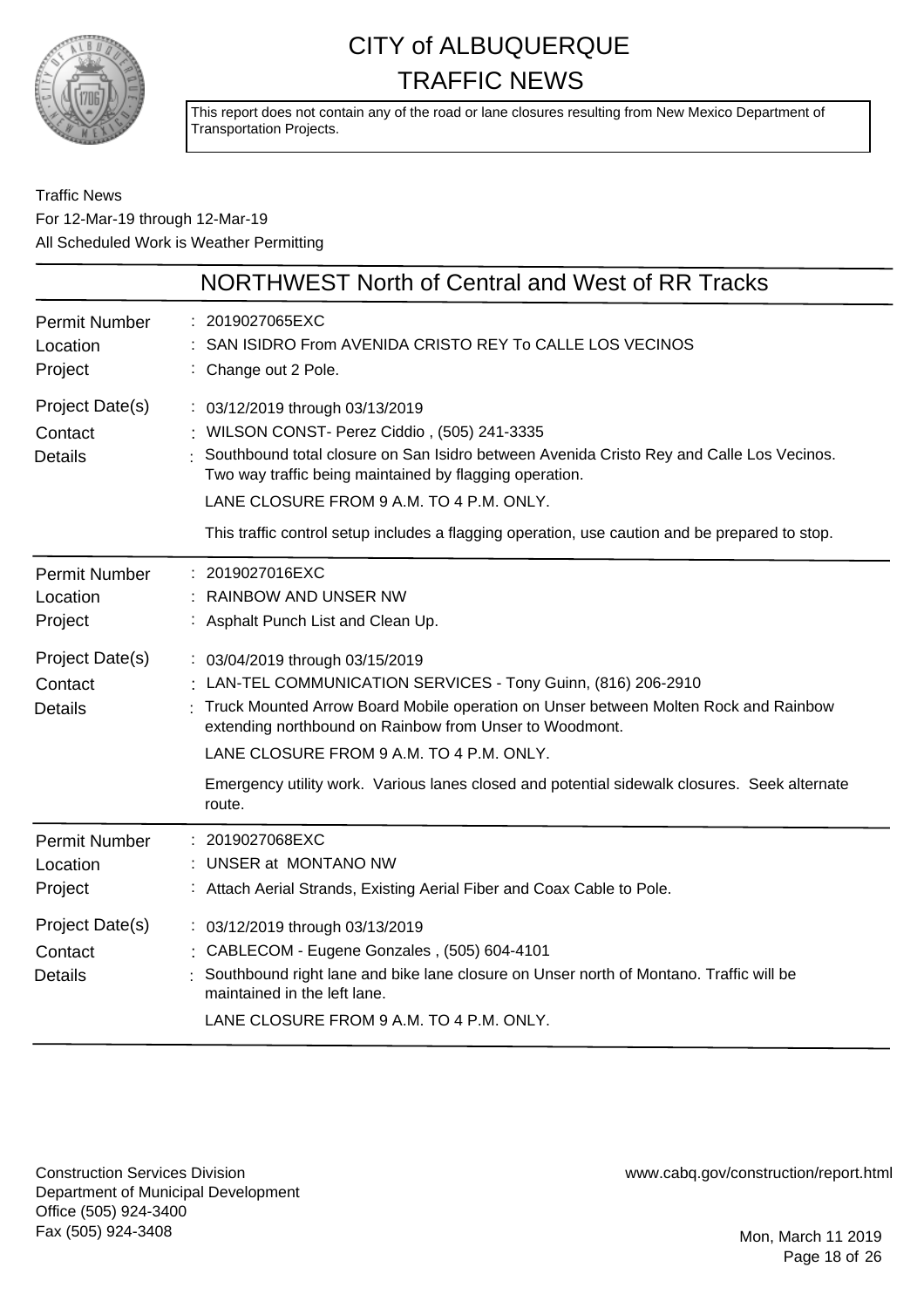

This report does not contain any of the road or lane closures resulting from New Mexico Department of Transportation Projects.

#### Traffic News For 12-Mar-19 through 12-Mar-19 All Scheduled Work is Weather Permitting

|                                              | NORTHWEST North of Central and West of RR Tracks                                                                                                                                                                                                                                                                                      |
|----------------------------------------------|---------------------------------------------------------------------------------------------------------------------------------------------------------------------------------------------------------------------------------------------------------------------------------------------------------------------------------------|
| Permit Number<br>Location<br>Project         | : 2018025445EXC<br>: WESTERN TRAIL From ATRISCO To COORS<br>: Directional Bore - Install HDPE Conduit                                                                                                                                                                                                                                 |
| Project Date(s)<br>Contact<br><b>Details</b> | : 03/06/2019 through 03/22/2019<br>: ADB COMPANIES - Bryce Basista, (314) 562-3579<br>: Eastbound right lane and sidewalk closure on Western Trail between Atrisco and Coors. EB<br>traffic will be reduced to one lane.<br>LANE CLOSURE FROM 7 A.M. to 10 P.M. ONLY                                                                  |
| Permit Number<br>Location<br>Project         | : 2019027091EXC<br>: WESTSIDE and SEVEN BAR LOOP NW<br>: Repairing Sidewalk.                                                                                                                                                                                                                                                          |
| Project Date(s)<br>Contact<br>Details        | : 03/12/2019 through 03/12/2019<br>: COA Fred Montoya (Street Maint.), (505) 857-8017<br>Eastbound total closure with eastbound traffic being maintained using flagging operation on<br>Westside west of Seven Bar Loop.<br>Southbound total closure on Seven Bar Loop south of Westside.<br>LANE CLOSURE FROM 9 A.M. TO 4 P.M. ONLY. |
|                                              | This traffic control setup includes a flagging operation, use caution and be prepared to stop.<br>Follow detour                                                                                                                                                                                                                       |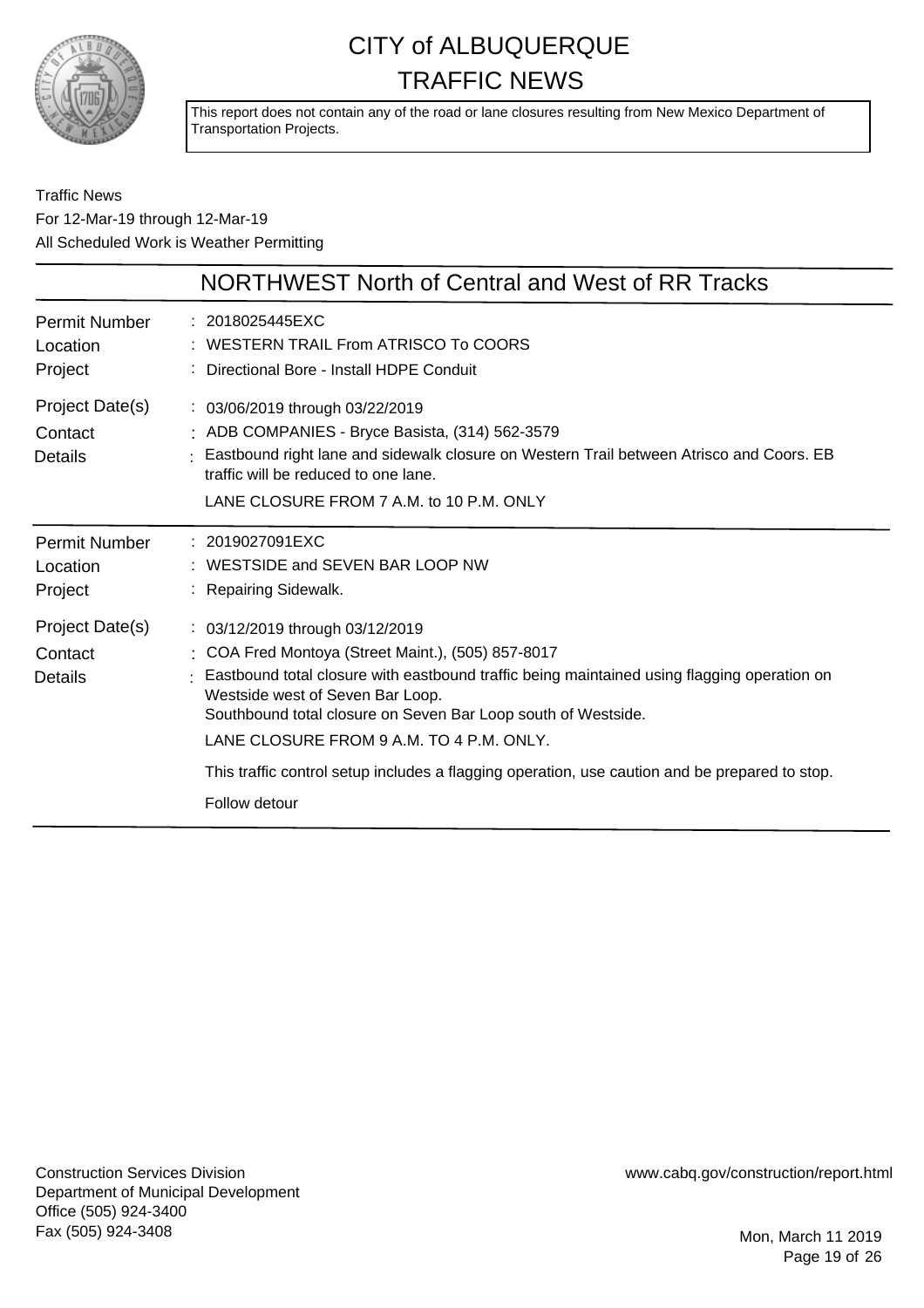

This report does not contain any of the road or lane closures resulting from New Mexico Department of Transportation Projects.

Traffic News For 12-Mar-19 through 12-Mar-19 All Scheduled Work is Weather Permitting

|                                              | <b>SOUTHEAST South of Central and East of RR Tracks</b>                                                                                                                                                                                                                                                                                                        |
|----------------------------------------------|----------------------------------------------------------------------------------------------------------------------------------------------------------------------------------------------------------------------------------------------------------------------------------------------------------------------------------------------------------------|
| <b>Permit Number</b><br>Location<br>Project  | : 2019026620EXC<br>: GRACELAND at CENTRAL SE<br>: Dig Up Intercept Cable Set Box.                                                                                                                                                                                                                                                                              |
| Project Date(s)<br>Contact<br><b>Details</b> | : 02/25/2019 through 03/15/2019<br>: KELLY CABLE- Perri Sanchez, (505) 343-1144<br>: Northbound parking lane and sidewalk closure on Adams north of Central.<br>LANE CLOSURE FROM 9 A.M. TO 4 P.M. ONLY.                                                                                                                                                       |
| <b>Permit Number</b><br>Location<br>Project  | : 2019027154EXC<br>: AVENIDA CESAR CHAVEZ From UNIVERSITY To AVENIDA CESAR CHAVEZ<br>: Manhole cone top removal and preparation for existing SAS rehabilitation slipline.                                                                                                                                                                                      |
| Project Date(s)<br>Contact<br>Details        | : 03/11/2019 through 03/15/2019<br>: AUI- Corey Bond, (505) 966-6387<br>Westbound left lane, center lane and sidewalk closure on Avenida Cesar Chavez east and west<br>of University. Traffic will be maintained in the right lane.<br>Northbound center lane closure on University south of Avenida Cesar Chavez.<br>LANE CLOSURE FROM 9 A.M. TO 4 P.M. ONLY. |
| <b>Permit Number</b><br>Location<br>Project  | : 2019026741EXC<br>: CENTRAL From ELIZABETH To JUAN TABO<br>: Bore New Fiber to Address - 9:00AM to 4:00PM.                                                                                                                                                                                                                                                    |
| Project Date(s)<br>Contact<br><b>Details</b> | : 02/25/2019 through 03/15/2019<br>: KELLY CABLE - James Richardson, (505) 280-4383<br>Eastbound right lane and sidewalk closure on Central between Elizabeth and Juan Tabo. Traffic<br>will be maintained in the center and left lanes.<br>LANE CLOSURE FROM 9 A.M. TO 4 P.M. ONLY.                                                                           |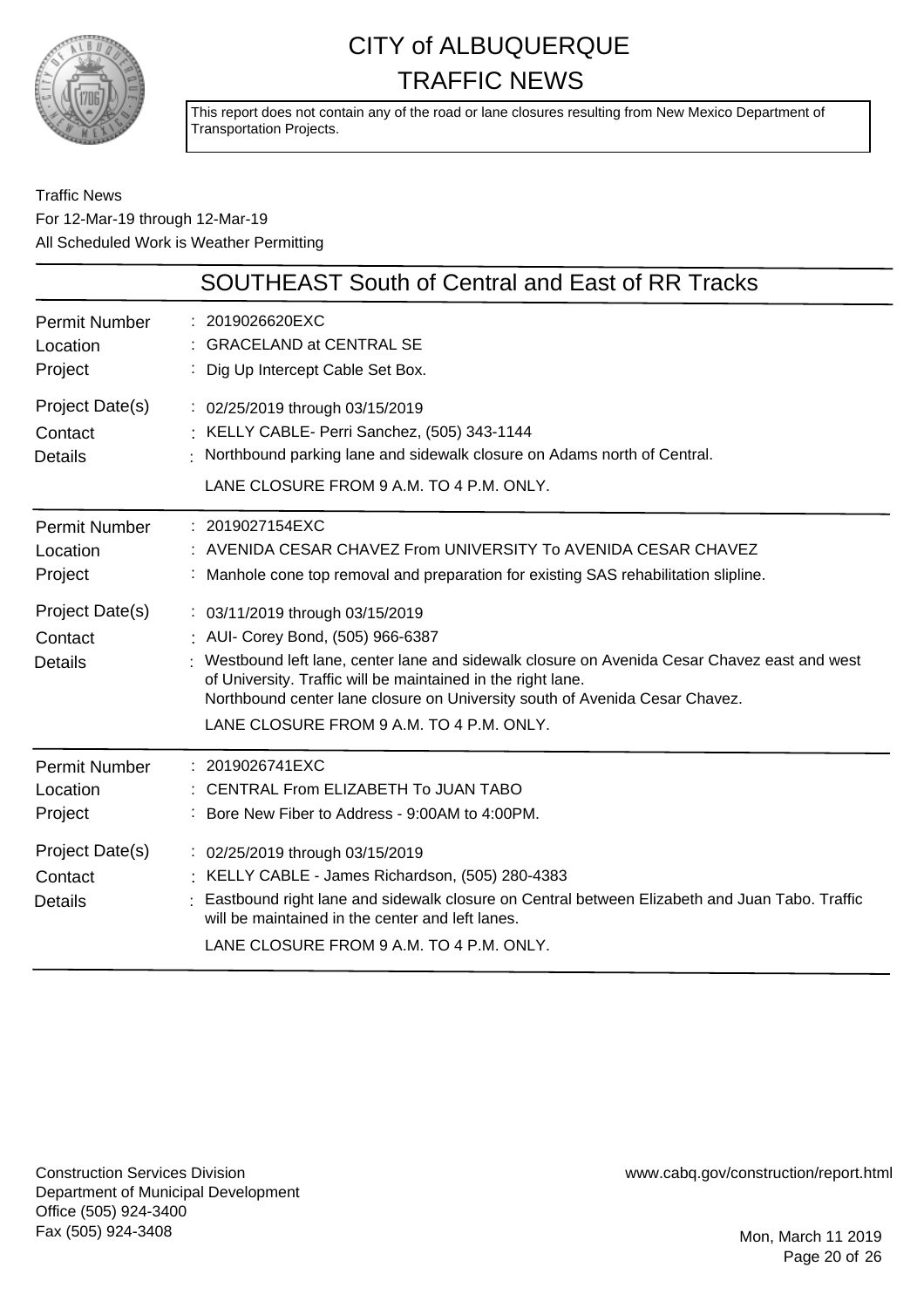

This report does not contain any of the road or lane closures resulting from New Mexico Department of Transportation Projects.

#### Traffic News For 12-Mar-19 through 12-Mar-19 All Scheduled Work is Weather Permitting

|                                              | SOUTHEAST South of Central and East of RR Tracks                                                                                                                                                                                                                                                         |
|----------------------------------------------|----------------------------------------------------------------------------------------------------------------------------------------------------------------------------------------------------------------------------------------------------------------------------------------------------------|
| <b>Permit Number</b><br>Location<br>Project  | : 2019026552EXC<br><b>COPPER From WASHINGTON To CARLISLE</b><br>: Directional Bore                                                                                                                                                                                                                       |
| Project Date(s)<br>Contact<br><b>Details</b> | : 02/14/2019 through 03/19/2019<br>: ADB COMPANIES - Bryce Basista, (314) 562-3579<br>: Westbound partial thru lane and sidewalk closure on Copper Ave between Washington St. and<br>Carlisle Blvd. Two-way traffic will be maintained with a traffic split.<br>LANE CLOSURE FROM 7 A.M. to 10 P.M. ONLY |
| <b>Permit Number</b><br>Location<br>Project  | : 2019026787EXC<br>: COPPER From QUINCY To MANZANO<br>: Aerial Fiber Construction                                                                                                                                                                                                                        |
| Project Date(s)<br>Contact<br>Details        | : 02/22/2019 through 03/25/2019<br>: ADB COMPANIES - Bryce Basista, (314) 562-3579<br>: Eastbound partial lane and sidewalk closure on Copper Ave between Quincy and Manzano.<br>Northbound parking lane and sidewalk closure on Quincy south of Copper.<br>LANE CLOSURE FROM 7 A.M. to 10 P.M. ONLY     |
| <b>Permit Number</b><br>Location<br>Project  | : 2019026750EXC<br><b>GIBSON From LOUISIANA To GIBSON</b><br>: Gibson Blvd Reconstruction.                                                                                                                                                                                                               |
| Project Date(s)<br>Contact<br><b>Details</b> | : 02/17/2019 through 03/16/2019<br>FRANKLIN'S EARTHMOVING - Hector Perez, (505) 991-2200<br>Total street closure on Gibson east of Louisiana.<br>Follow detour                                                                                                                                           |
|                                              | Construction permitted between 6AM and 10PM. Closures are continuous until construction is<br>complete                                                                                                                                                                                                   |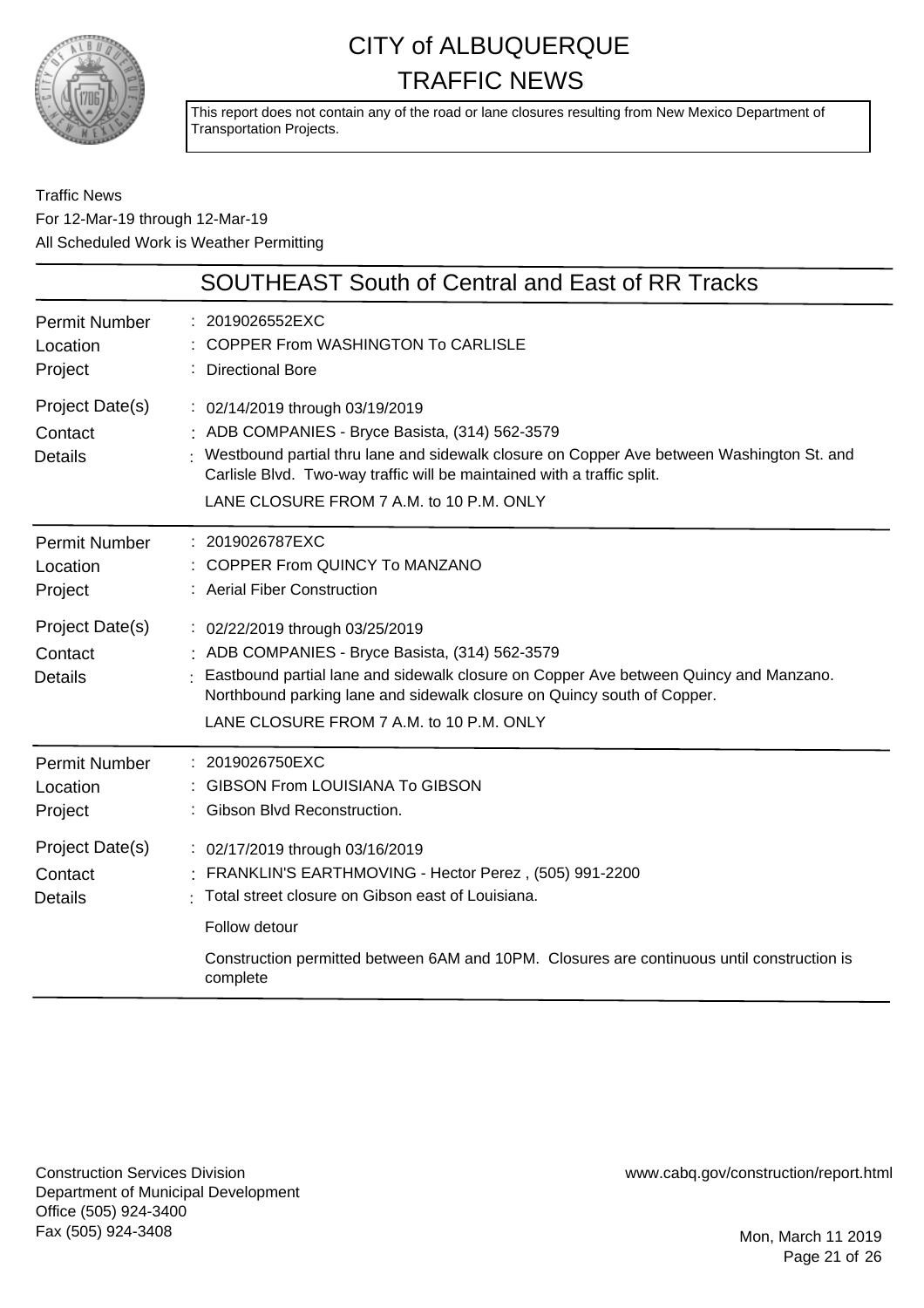

This report does not contain any of the road or lane closures resulting from New Mexico Department of Transportation Projects.

#### Traffic News For 12-Mar-19 through 12-Mar-19 All Scheduled Work is Weather Permitting

|                                              | SOUTHEAST South of Central and East of RR Tracks                                                                                                                                                                                                                                                                                                                    |
|----------------------------------------------|---------------------------------------------------------------------------------------------------------------------------------------------------------------------------------------------------------------------------------------------------------------------------------------------------------------------------------------------------------------------|
| <b>Permit Number</b><br>Location<br>Project  | : 2019026822EXC<br><b>GIRARD From KATHRYN To SAN JOAQUIN</b><br>: Main Gas Line Reinforcement - 7AM to 4PM (Open Excavation).                                                                                                                                                                                                                                       |
| Project Date(s)<br>Contact<br><b>Details</b> | : 02/26/2019 through 03/12/2019<br>DUB-L-EE - Joseph Montoya, (505) 918-0041<br>CONSTRUCTION PERMITTED BETWEEN 7 A.M. AND 7 P.M. ONLY<br>Contractor must maintain 11' lanes at all times.<br>Northbound right lane, bike lane and sidewalk closure with northbound traffic being maintained<br>in the center of the road on Girard between Kathryn and San Joaquin. |
| <b>Permit Number</b><br>Location<br>Project  | : 2019026790EXC<br>LOMAS From VIRGINIA To WYOMING<br>: Aerial Fiber Construction                                                                                                                                                                                                                                                                                    |
| Project Date(s)<br>Contact<br><b>Details</b> | : 02/22/2019 through 03/25/2019<br>: ADB COMPANIES - Bryce Basista, (314) 562-3579<br>Eastbound mobile shadow truck operation on Lomas Blvd between Virginia St. and east of<br>Wyoming Bld.<br>LANE CLOSURE FROM 7 A.M. to 10 P.M. ONLY                                                                                                                            |
| <b>Permit Number</b><br>Location<br>Project  | : 2019026788EXC<br>LOMAS From SHIRLEY To JUAN TABO<br>: Aerial Fiber Construction                                                                                                                                                                                                                                                                                   |
| Project Date(s)<br>Contact<br><b>Details</b> | : 02/22/2019 through 03/25/2019<br>ADB COMPANIES - Bryce Basista, (314) 562-3579<br>Westbound mobile shadow truck operation on Lomas Blvd between Juan Tabo Blvd and Shirley<br>St.<br>LANE CLOSURE FROM 7 A.M. to 10 P.M. ONLY                                                                                                                                     |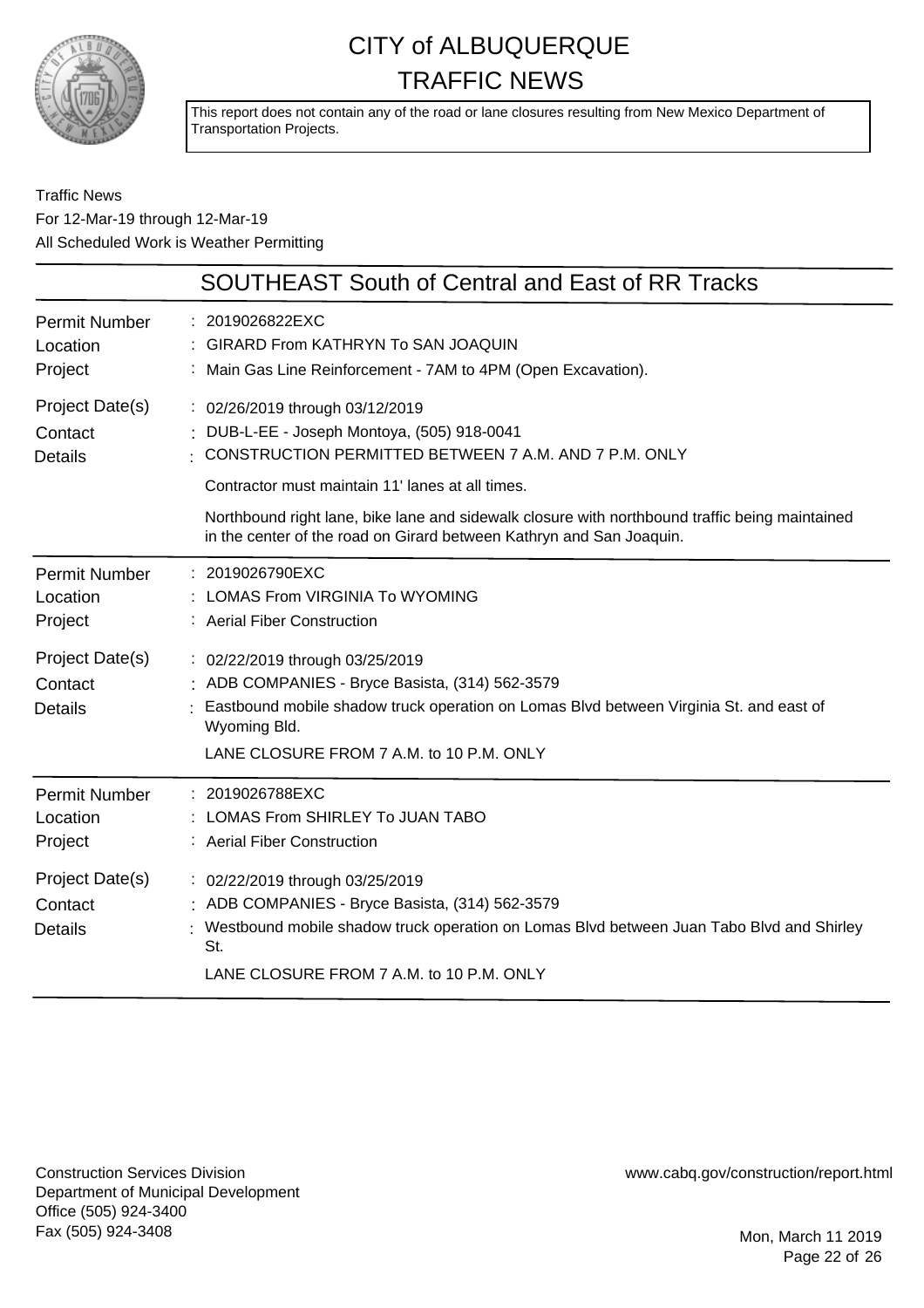

This report does not contain any of the road or lane closures resulting from New Mexico Department of Transportation Projects.

#### Traffic News For 12-Mar-19 through 12-Mar-19 All Scheduled Work is Weather Permitting

|                                              | SOUTHEAST South of Central and East of RR Tracks                                                                                                                                                                                                                                                                                                                                                                                                                                                                                                                                                                                                                                                                                                                                                                                                          |
|----------------------------------------------|-----------------------------------------------------------------------------------------------------------------------------------------------------------------------------------------------------------------------------------------------------------------------------------------------------------------------------------------------------------------------------------------------------------------------------------------------------------------------------------------------------------------------------------------------------------------------------------------------------------------------------------------------------------------------------------------------------------------------------------------------------------------------------------------------------------------------------------------------------------|
| <b>Permit Number</b><br>Location<br>Project  | : 2019026793EXC<br>LOMAS From MANZANO To ORTIZ<br>: Aerial Fiber Construction                                                                                                                                                                                                                                                                                                                                                                                                                                                                                                                                                                                                                                                                                                                                                                             |
| Project Date(s)<br>Contact<br><b>Details</b> | : 02/22/2019 through 03/25/2019<br>: ADB COMPANIES - Bryce Basista, (314) 562-3579<br>: Westbound mobile shadow truck operation on Lomas Blvd between Madeira Dr. and Manzano<br>St.<br>LANE CLOSURE FROM 7 A.M. to 10 P.M. ONLY                                                                                                                                                                                                                                                                                                                                                                                                                                                                                                                                                                                                                          |
| <b>Permit Number</b><br>Location<br>Project  | : 2019026571EXC<br>: ALLEY TO LOUISIANA TO CENTRAL To ALCAZAR<br>: Directional Bore Install HDPE Conduit.                                                                                                                                                                                                                                                                                                                                                                                                                                                                                                                                                                                                                                                                                                                                                 |
| Project Date(s)<br>Contact<br><b>Details</b> | : 02/14/2019 through 03/15/2019<br>: VOLT INC- Danny Padilla, (505) 573-4954<br>: Phase 1: Eastbound right lane closure on Central between Louisiana and Alcazar.<br>Phase 2: Northbound right lane and sidewalk closure on Louisiana south of Central.<br>Southbound right lane and sidewalk closure on Louisiana south of Central.<br>Closure on both sides of Louisiana will not be simultaneous.<br>Phase 3: Southbound parking lane and sidewalk closure on Alcazar between Central and Zuni.<br>Phase 4: Alley closure south of Central between Louisiana and Indiana.<br>Phase 5: Closure on Louisiana at its intersection with Central using Truck Mounted Arrow Board<br>Mobile operation.<br>LANE CLOSURE FROM 9 A.M. TO 4 P.M. ONLY.<br>Emergency utility work. Various lanes closed and potential sidewalk closures. Seek alternate<br>route. |
| <b>Permit Number</b><br>Location<br>Project  | : 2019026629EXC<br><b>TRUMBULL From LOUISIANA To PENNSYLVANIA</b><br>: Remove and Replace Curb, Sidewalk and Drivepads & Mill & Overlay.                                                                                                                                                                                                                                                                                                                                                                                                                                                                                                                                                                                                                                                                                                                  |
| Project Date(s)<br>Contact<br><b>Details</b> | : 02/11/2019 through 03/29/2019<br>: CORNERSTONE CUSTOM HOMES (Contractors) - Eloy Nevarez, (505) 385-7531<br>Total street closure on Trumbull between Louisiana and Pennsylvania.<br>All side streets intersecting Trumbull will be closed.<br>CONSTRUCTION PERMITTED BETWEEN 7 A.M. AND 7 P.M. ONLY                                                                                                                                                                                                                                                                                                                                                                                                                                                                                                                                                     |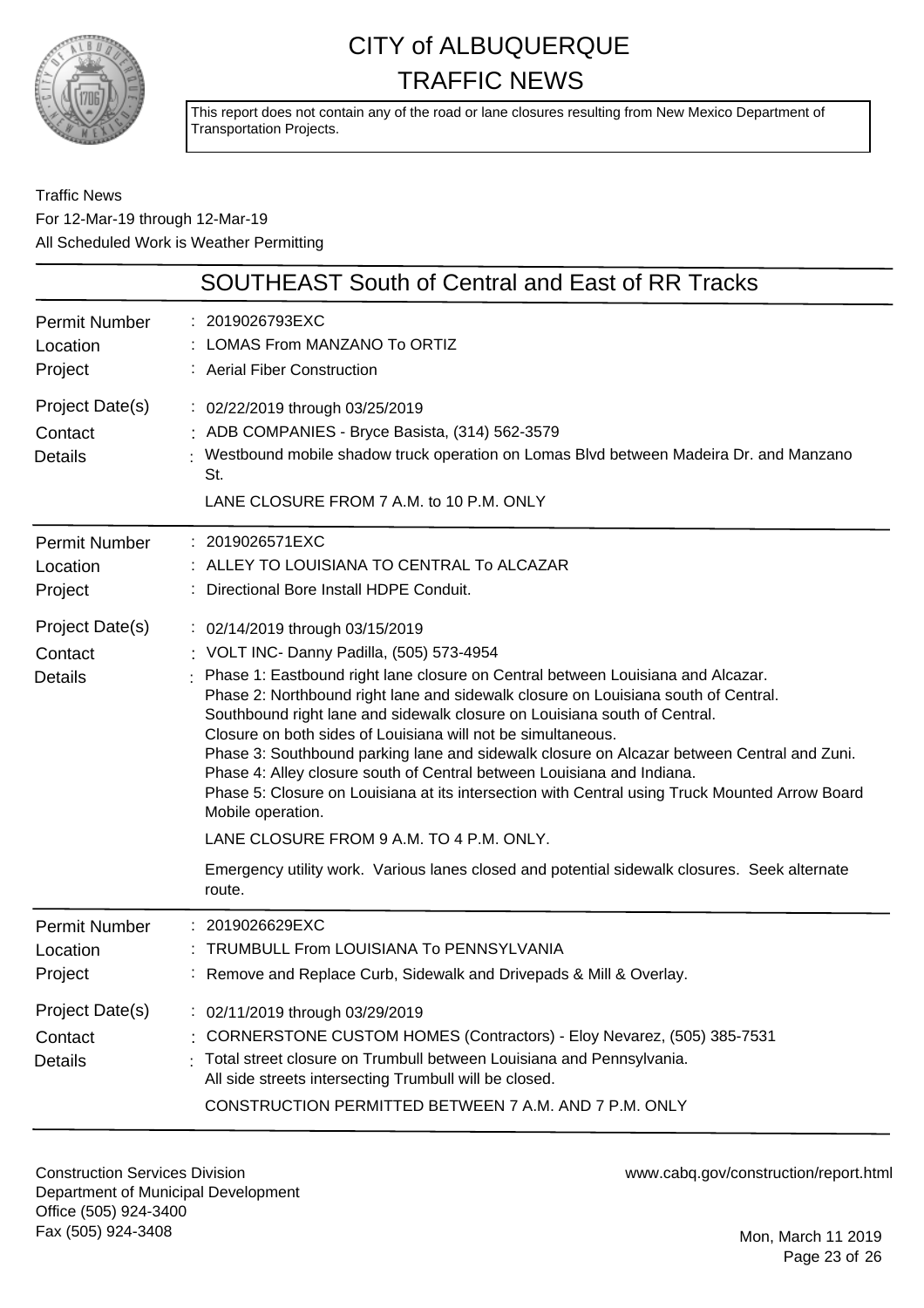

This report does not contain any of the road or lane closures resulting from New Mexico Department of Transportation Projects.

#### Traffic News For 12-Mar-19 through 12-Mar-19 All Scheduled Work is Weather Permitting

|                                              | <b>SOUTHEAST South of Central and East of RR Tracks</b>                                                                                                                                                                                                                                                                                                                                                                                                                              |
|----------------------------------------------|--------------------------------------------------------------------------------------------------------------------------------------------------------------------------------------------------------------------------------------------------------------------------------------------------------------------------------------------------------------------------------------------------------------------------------------------------------------------------------------|
| <b>Permit Number</b><br>Location<br>Project  | $: 2019027061$ EXC<br>UNIVERSITY From SAN JOSE To GIBSON<br>: Removal of existing asphalt, placement of new curb and gutter, sidewalk and ADA Ramps.                                                                                                                                                                                                                                                                                                                                 |
| Project Date(s)<br>Contact<br><b>Details</b> | : 03/11/2019 through 04/19/2019<br>: Albuquerque Asphalt Inc - Adrian Williams, (505) 270-9216<br>Phase 1: Southbound bike lane and sidewalk closure on University between Gibson and San<br>Jose.<br>Phase 2: Northbound parking lane closure on University south of San Jose.<br>Construction permitted between 6AM and 10PM. Closures are continuous until construction is<br>complete                                                                                            |
| <b>Permit Number</b><br>Location<br>Project  | : 2018025948EXC<br>: WYOMING From TRUMBULL To GRAND<br>: Landscape Installation for COA Prototype Median Project.                                                                                                                                                                                                                                                                                                                                                                    |
| Project Date(s)<br>Contact<br><b>Details</b> | : 01/07/2019 through 03/15/2019<br>LEE LANDSCAPES - Lee Scott, (505) 822-8722<br>Northbound and Southbound left lane closures on Wyoming between Grand and Zuni. Traffic in<br>both directions will be maintained in the center and right lanes.<br>LANE CLOSURE FROM 9 A.M. TO 4 P.M. ONLY.<br>From 2/4-2/15 - Southbound left lane and left turn lane closure on Wyoming between Grand and<br>Central.<br>Northbound right lane and sidewalk on Wyoming between Chico and Domingo. |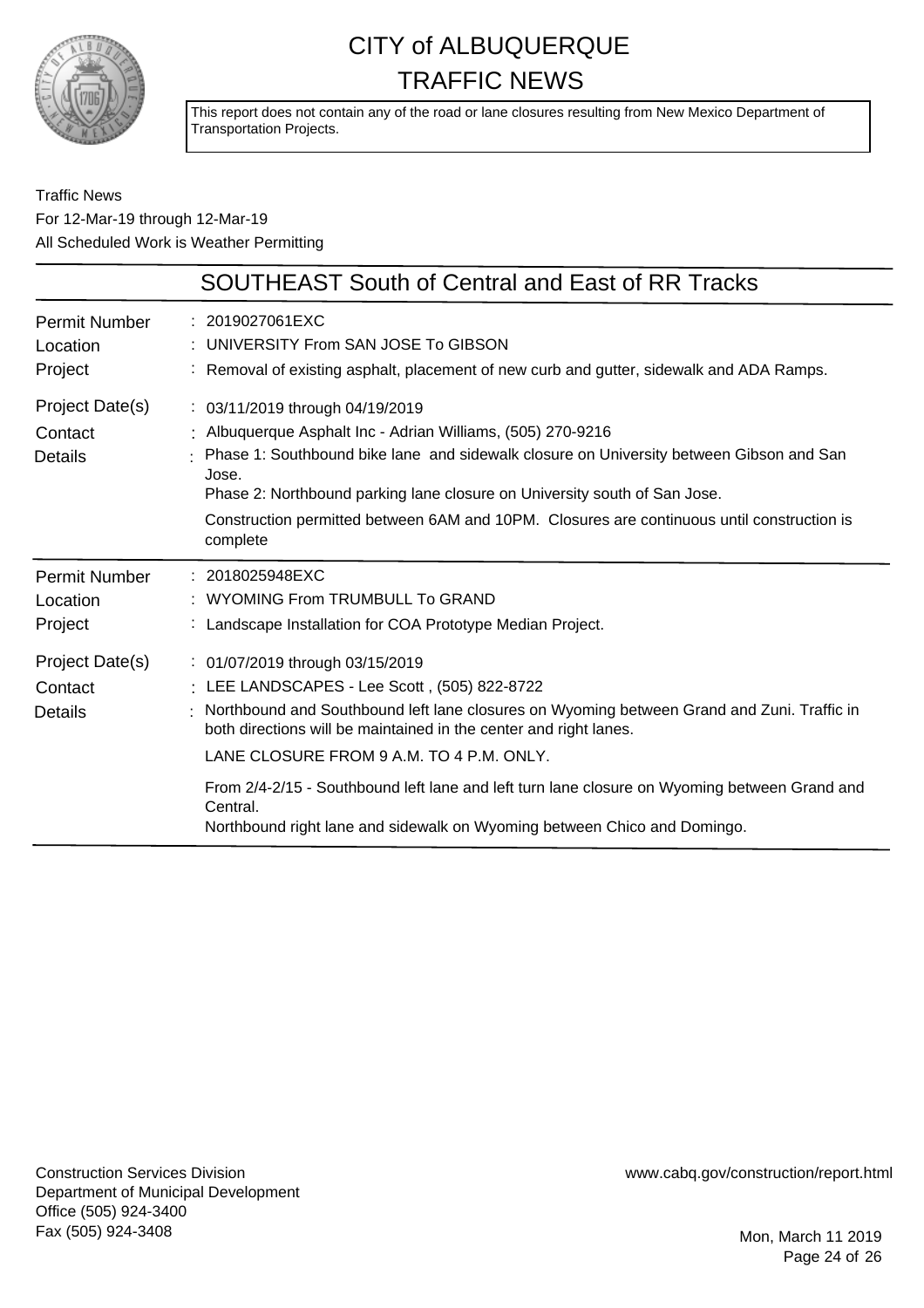

This report does not contain any of the road or lane closures resulting from New Mexico Department of Transportation Projects.

#### Traffic News For 12-Mar-19 through 12-Mar-19 All Scheduled Work is Weather Permitting

|                                                                                      | <b>SOUTHWEST South of Central and West of RR Tracks</b>                                                                                                                                                                                                                                                                                                                                      |
|--------------------------------------------------------------------------------------|----------------------------------------------------------------------------------------------------------------------------------------------------------------------------------------------------------------------------------------------------------------------------------------------------------------------------------------------------------------------------------------------|
| <b>Permit Number</b><br>Location<br>Project                                          | : 2019027064EXC<br>: 500 2nd From 1ST To COAL To IRON<br>: Install New Fire Riser Tap into 1st Street.                                                                                                                                                                                                                                                                                       |
| Project Date(s)<br>Contact<br><b>Details</b>                                         | : 03/12/2019 through 03/14/2019<br>SUNSHINE PLUMBING - Joseph Santangelo Jr., (505) 296-3188<br>: Total street closure on 1st St. between Coal and Iron.<br>LANE CLOSURE FROM 9 A.M. TO 4 P.M. ONLY.<br>Follow detour                                                                                                                                                                        |
| Permit Number<br>Location<br>Project                                                 | : 2019027153EXC<br>: 1122 3RD ST SW<br>: RECCL - EMERGENCY REPAIR TO RECCL MANHOLE RING/COVER.                                                                                                                                                                                                                                                                                               |
| Project Date(s)<br>Contact<br><b>Details</b>                                         | : 03/08/2019 through 03/22/2019<br>ABCWUA- Felimon Martinez, (505) 977-1265<br>: Center of the road closure with football setup on 3rd St. between Pacific and Cromwell.<br>Construction permitted between 6AM and 10PM. Closures are continuous until construction is<br>complete<br>Emergency utility work. Various lanes closed and potential sidewalk closures. Seek alternate<br>route. |
| Permit Number<br>Location<br>Project<br>Project Date(s)<br>Contact<br><b>Details</b> | : 2019027011EXC<br>1112 8TH ST SW<br>: Repair Emergency Gas Leak- Service will be Retired.<br>: 03/04/2019 through 03/15/2019<br>NM GAS- Rebecca Krajicek, (505) 697-3127                                                                                                                                                                                                                    |